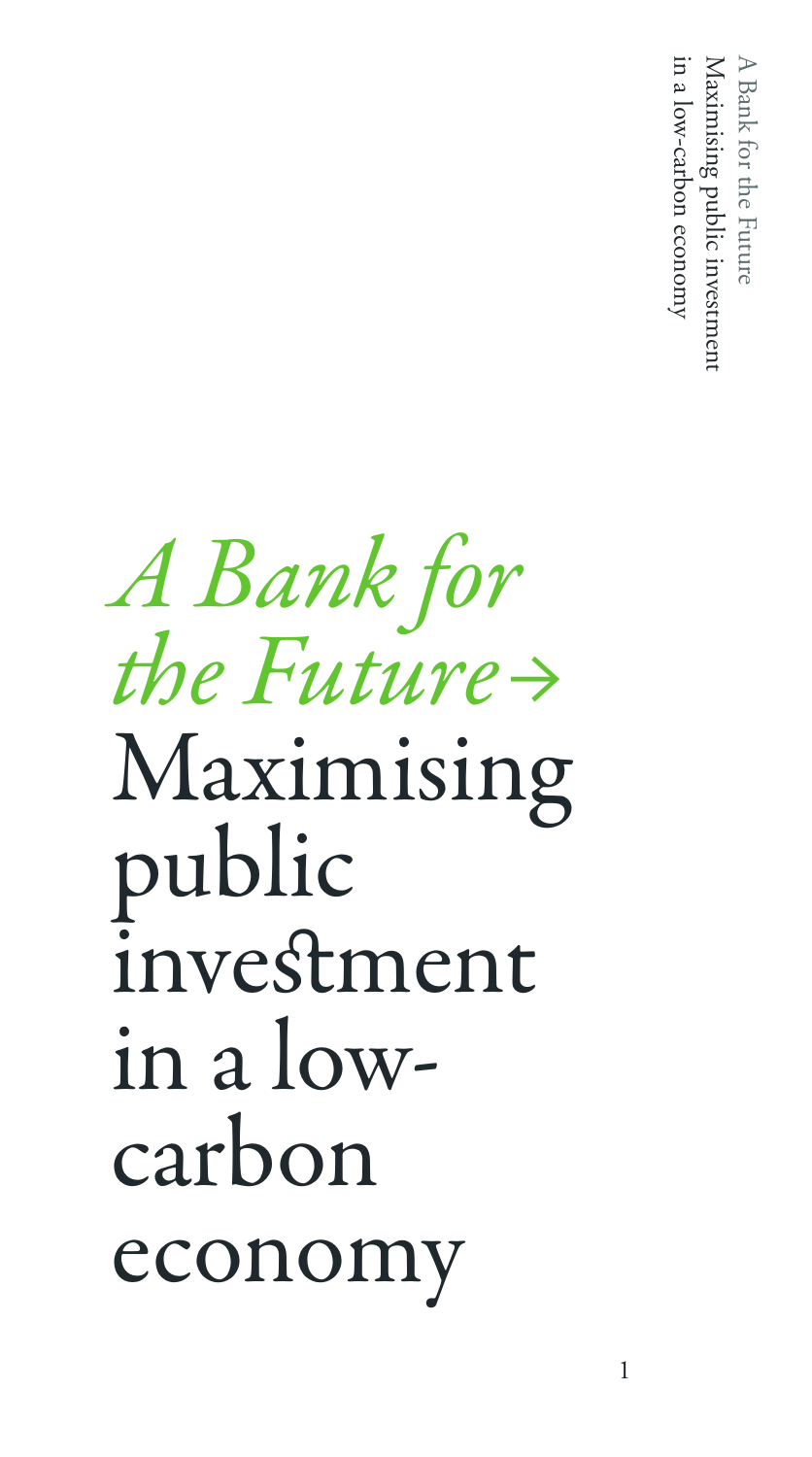*A Bank for the Future→* Maximising public investment in a lowcarbon economy

> written by James Leaton *additional research by Howard Reed*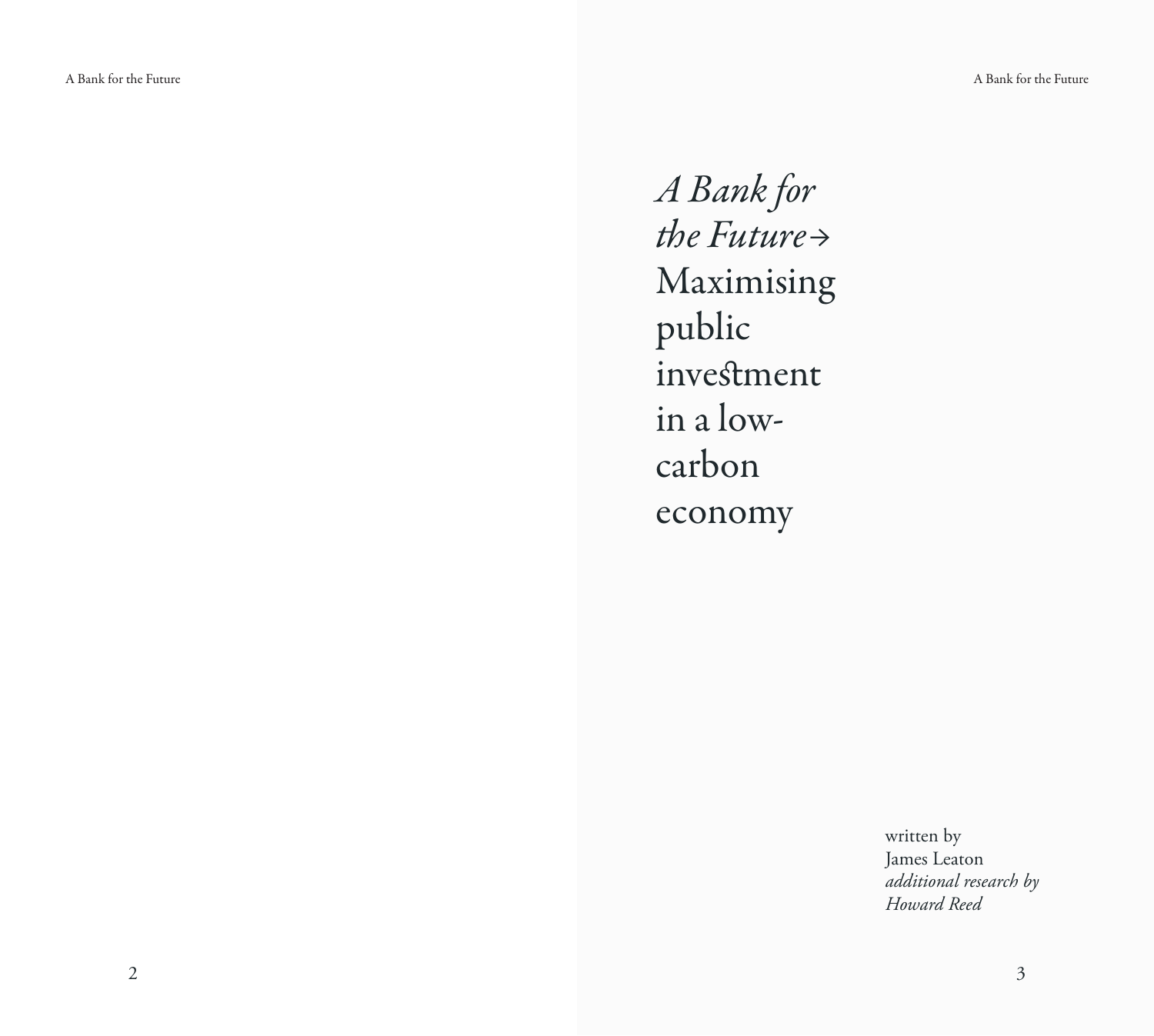# James Leaton

James Leaton is a sustainability consultant with 10 years experience in the energy and finance sectors. James previously worked in responsible investment research; as a senior policy advisor for WWF; and as a consultant at PricewaterhouseCoopers. Whilst at PwC he helped commercial banks develop investment policies on environmental and social issues, and designed a programme engaging business in the international development agenda. James currently works on the nexus of energy and finance, focusing on how systems need to change to shift investment from hydrocarbons to green transport and energy.

#### Howard Reed

Howard Reed, the director of Landman Economics, is a specialist in microsimulation models of the tax system and other economic phenomena. For several years in the early 2000s Howard was primarily responsible for the Institute for Fiscal Studies's TAXBEN microsimulation model of the UK tax-benefit system. More recently, at the Institute for Public Policy Research, Howard's work included several pieces of bespoke economic modelling for several ippr projects including: empirical analysis of the economic impacts of migration for the report Paying Their Way, published in 2005; and simulation modelling of population and fertility trends for the report Freedom's Orphans, published in 2006.

- $06 \rightarrow$  Introduction
- $10 \rightarrow$  Executive Summary
	- $14 \rightarrow$  The new banking context
	- 26 → Establishing a Green Investment Bank
	- $34 \rightarrow$  Creating synergy: the role of RBS in the Green Investment Bank
	- $44 \rightarrow$  How the UK would benefit from systemic change in the financial sector
- $52 \rightarrow$  Conclusion
- $54 \rightarrow$  Endnotes
- $56 \rightarrow$  Biographies

 $\rightarrow$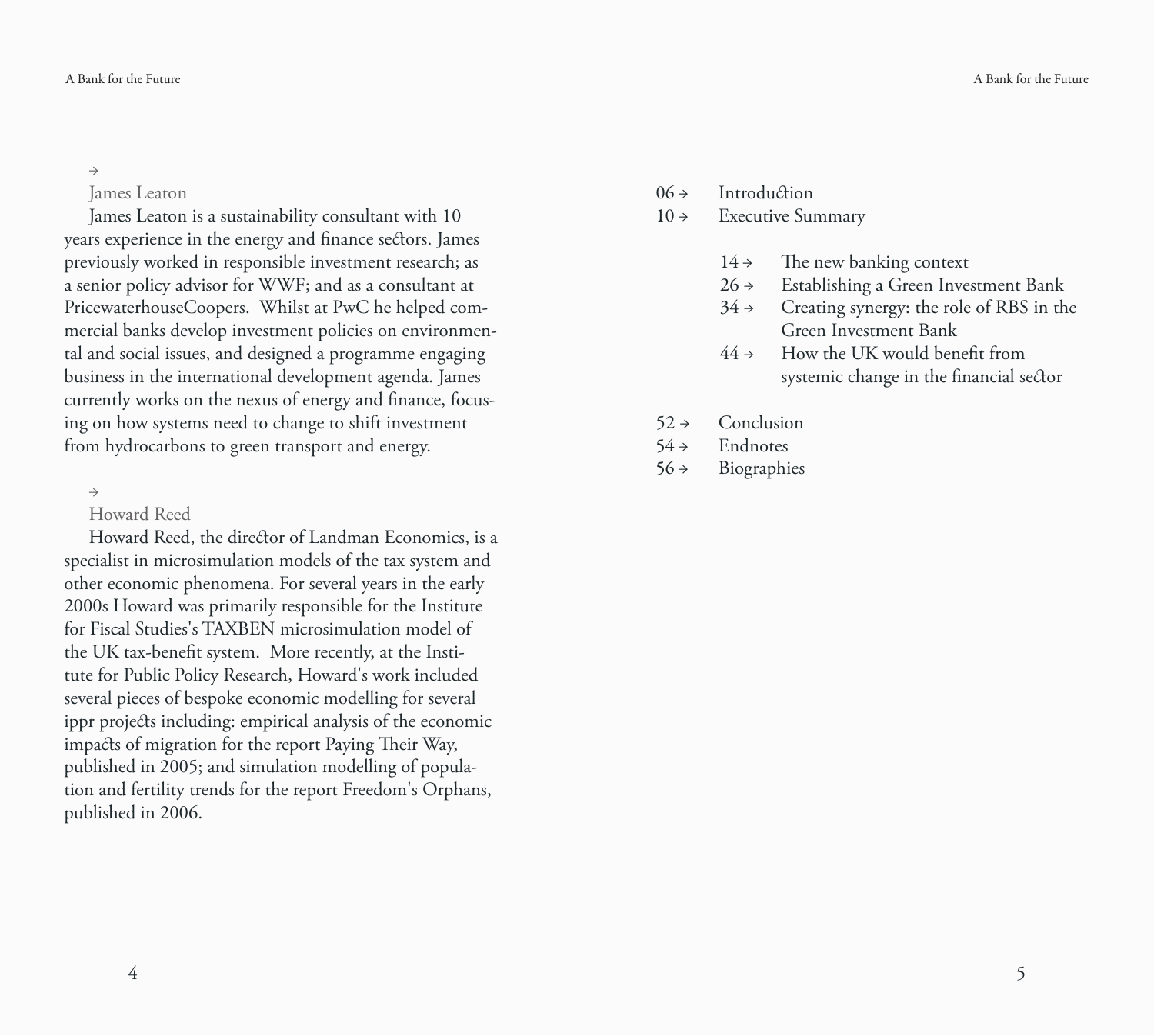*Introduction* Never let a "serious crisis go to waste. What I mean by that is it's an opportu nity to do things you couldn't do before."

 $\rightarrow$ 

 $\rightarrow$ 

# **Those were the words of White House chief of staff Rahm Emanuel, in response to the credit crunch.**

The bail out of high street banks in the UK, includ ing the Royal Bank of Scotland (RBS) and Lloyds Bank ing Group, was certainly the product of a crisis. But the meltdown of the financial system does offer opportunities to change the banking sector for the better.

This has not been greatly in evidence so far, despite the leverage the government has over RBS and the other statecontrolled banks. RBS has continued to operate in ways that can be seen as detrimental to taxpayers and the environ ment. It still pays large bonuses to favoured employees, it still finances companies engaged in extracting tar sands and other forms of fossil fuels, and it acted as a financial backer to US food conglomerate Kraft in its takeover bid for Cad bury, despite the fact that the bid resulted in UK job losses.

With a more activist, imaginative approach, RBS could become a very different type of bank. One of the key challenges facing the UK today is the transition to a low carbon economy, and for that we need the support of the banks. The idea of a Green Investment Bank (GIB) has the backing of the Chancellor, George Osborne, but its suc cess depends on whether it is seen by the private sector as a credible institution.

Involving the state-controlled banks would be a power ful signal by the government of a serious intent to advance both the green agenda and responsible banking, and this is one of the suggestions made by the Green Investment Bank Commission.

Politicians have expressed the hope that the new green economy will help restore growth and create jobs in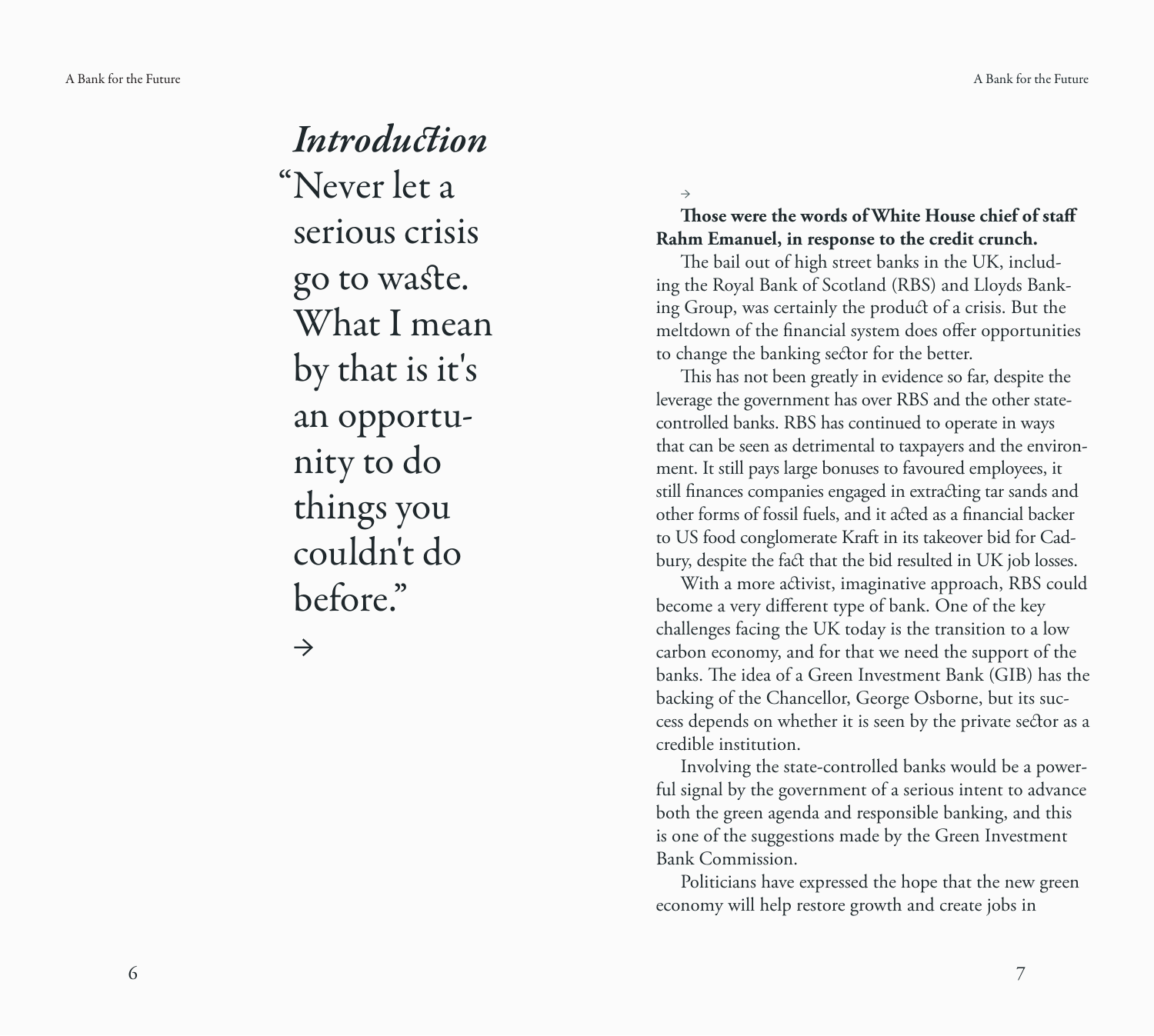A Bank for the Future

depressed regions of the country. All businesses, whatever sector they are in, and wherever they are located, would benefit from secure, reliable and clean sources of energy. State-controlled banks could be recruited to the GIB cause in a variety of ways, including equity holdings or channelling revenue from the tax on bankers' bonuses into the new green bank. RBS in particular has extensive expertise in the small and medium business sector and in renewables - expertise that could be harnessed to great effect.

 With all the inevitable recriminations over casino banking and outsize bonuses, it is easy to forget that banks can be a powerful force for good, lending money to individuals to improve their lives and to businesses that will help the economy grow. But that will only happen if the banks serve the needs of society, not the other way around.

This thought-provoking report is essential reading for anyone interested in sustainability, for the environment, and for the banking system.

*Ruth Sunderland is the Business and Media editor of The Observer.*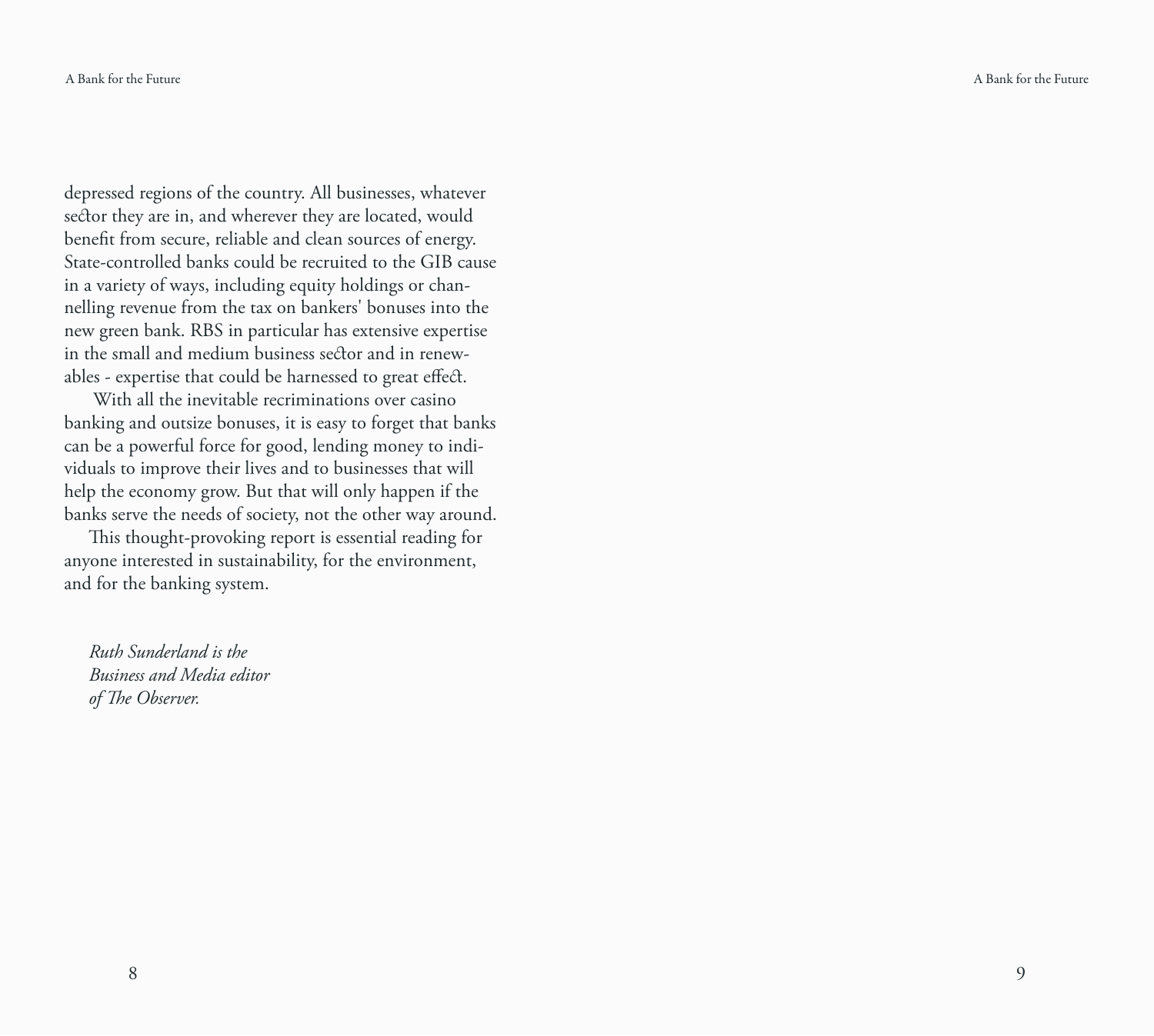# *Executive*  Summary

 $\rightarrow$ 

 $\rightarrow$ 

**The recent financial crisis cost the UK £129 billion in annual GDP and increased the structural deficit by £93 billon. The initial budget cuts announced by the coali tion government demonstrate the pain this is causing to public services. The UK can't afford another meltdown, yet short term, high risk, carbon intensive investments are still business as usual for the banks. The govern ment must reform RBS into a Green Investment Bank and provide a low carbon policy framework to create a sustainable economy.** 

The coalition government has an opportunity to redefine the role of banks in society, rather than allow the sector to return to the short-termist approach which con tributed to the financial crisis. With the government share holding in RBS, this bank needs to be setting an example of how banks should be operating in the future, acting as a catalyst to mobilise other banks. With pressure on to improve public sector efficiency, there is an opportunity to rationalise the government's various financial support mechanisms under a new GIB.

The new Office for Budget Responsibility has recalcu lated the deficit for 2010-11 at £114 billion. The govern ment spent a total of  $\pounds$ 117 billion recapitalising the banks. With severe pressure to reduce the deficit and cut expendi ture, it is even more imperative that taxpayers realise value from this investment. The £2 billion annual banking levy, partially offset by reductions in corporation tax, will not stimulate the changes in behaviour required.

It is estimated at least £200 billion needs to be invested in UK energy infrastructure over the next 10-15 years. The environmental goods and services sector is predicted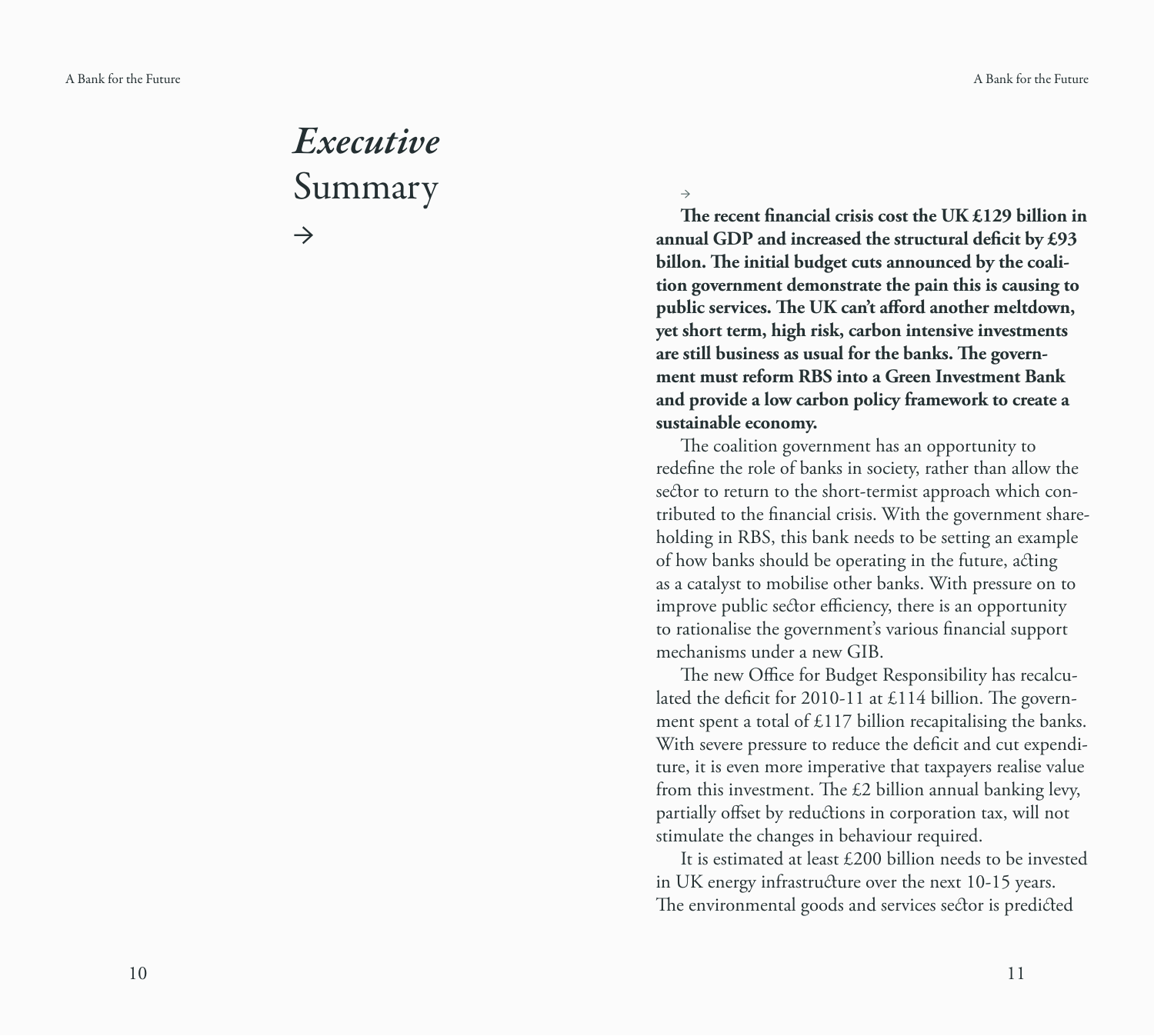to create around 50,000 jobs per year if the GIB Bank can deliver the potential growth in the low carbon economy. In particular there are opportunities in the proposed expansion of offshore wind power, supporting clean-tech industries in the north-east, electric vehicle infrastructure, high speed rail, and underwriting energy efficiency 'green deal' contracts.

The GIB will need to have a clear mandate and strong governance to deliver on the green agenda. This should be linked to the incentives, targets and remuneration of those working for the bank. Long term investment horizons attached to products and services which meet the needs of the renewables industry are essential to it being a success. There are emerging examples of these kinds of green bonds and venture capital funds, which demonstrate that private capital can be attracted to leverage the government guarantees. This also means the GIB will require limited state capital at a time when it is in short supply.

If adequately resourced and managed, the new GIB can provide a number of crucial functions to kick-start low-carbon growth. These include enabling risk-sharing; providing a benchmark standard for green investments; supporting research and development; attracting global expertise; leveraging additional capital; and offering a focal point for UK government policy coherency on green financing.

By creating a GIB with sufficient scale and momentum, the UK will benefit from improved energy security, stabilised energy costs, the creation of green jobs, greater efficiency, and improved international competitiveness. A GIB can make a huge impact on shifting financial flows by providing guarantees and insurance which do not increase the budget deficit. Getting the GIB right would be the tipping point for creating the infrastructure needed to deliver the projects needed in the UK to reduce our carbon emissions.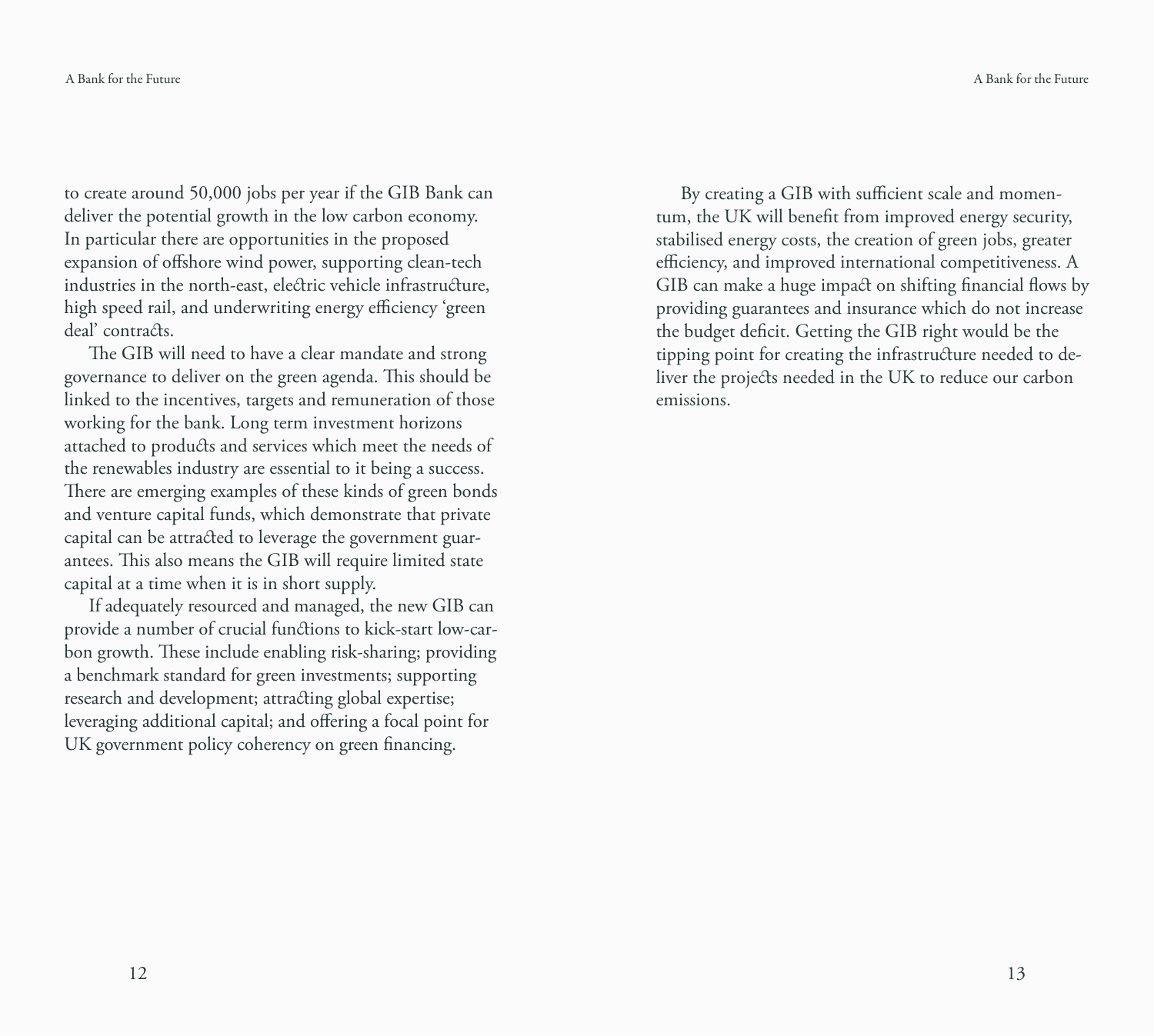*The New*  Banking Context

 $\rightarrow$ 

→ Financial Crisis

**There has been a major spotlight on the banking sec tor over the last couple of years after what were thought to be "invincible" banks failed. There has been exten sive analysis of the causes of the financial crisis, with a complex range of factors cited including US sub-prime mortgages, regulatory failure, excessive consumer debt levels, short-term funding markets, and international trade imbalances. Looking forward, there is likely to be more focus on ensuring responsible lending, and also on whether the incentives for banking employees are ap propriately structured. Key financial regulators such as the Securities & Exchange Commission, and the Bank of England / Financial Services Authority are considering measures to regulate banks further. The new UK coali tion government also has an opportunity to assert its authority on the financial sector and provide the control mechanisms that are needed.** 

The problems at Northern Rock, Bear Sterns, Lehman Brothers, RBS and HBOS indicate the need for a change from the focus on profit at the expense of vulnerable customers and small businesses. The financial sector has a big job on its hands to demonstrate its value to society in order to justify state support. At present there is a risk that the big investment banks are just returning to business as usual, i.e. short-termism. With the government sharehold ing in RBS, this bank needs to be setting an example of how banks of future should be operating, and acting as a catalyst to mobilise other banks.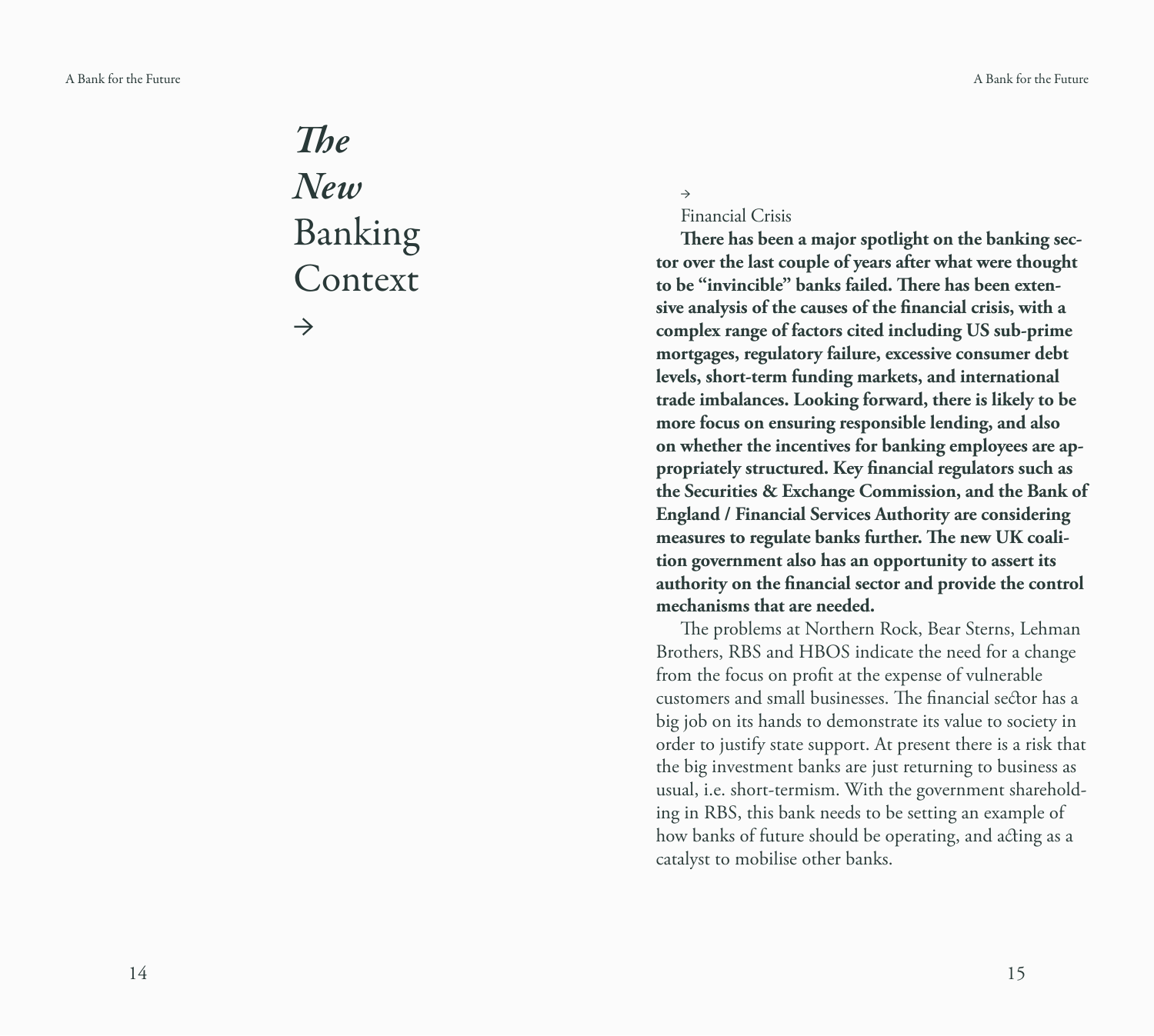#### →

# Recapitalisation

Both the British and American governments decided to intervene and rescue banks at crisis point. This has raised new questions about the contribution to society banks should be expected to make in order to justify this special protection. If taxpayers are expected to cover some of the risk associated with market speculation, then they should surely receive some reward, in terms of desired services and financial support to improve the country.

A number of international leaders and commentators have outlined the level of the significance of the bail out for the financial system.

*The massive sup-" port extended to the banking sector around the world... Growth has to be " has created possibly dethroned if the the biggest moral hazard in history."*

Mervyn King Bank of England Edinburgh 20 October 2009

*If the climate was " a bank, [the West] would have saved it by now."*

Hugo Chavez Venezuelan President Copenhagen December 2009

*planet is to survive surging population growth and global warming"* 

Adair Turner FSA March 2008

*My administra-"tion is the only thing between you and the pitchforks."* 

Barack Obama US President April 2009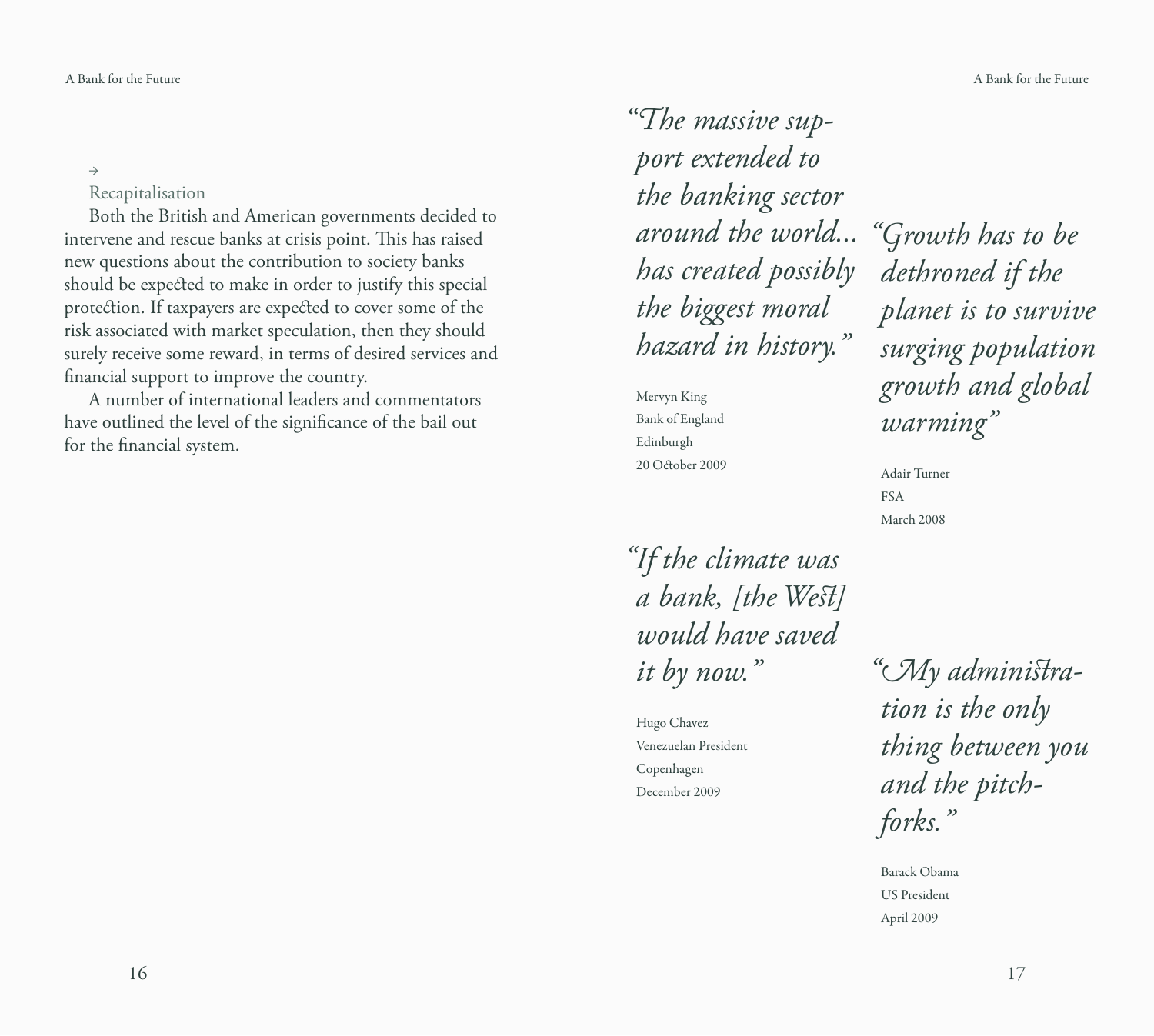The largest public recapitalisation of a UK bank occurred at the Royal Bank of Scotland. RBS is one of the largest financial institutions in the world and its high exposure to the financial crisis puts it in a position where the government took the decision to prevent it going under. The UK government became the majority shareholder of The Royal Bank of Scotland Group in November 2008 taking a 58% stake in the company. They increased their holding to 70.3% of the ordinary shares in April 2009 through the conversion of preference shares. In November 2009, the government subscribed to non-voting B shares to provide further capital for RBS, raising its financial stake to 84.4%.

The £45 billion RBS shareholding sits with UK Financial Investments (UKFI), a division of the Treasury set up specifically for this purpose.<sup>i</sup> At the time of investment it was indicated that UKFI would seek to divest from the banks at an appropriate time in the future. It is assumed that this would be at a point which would at least pay back the taxpayer's investment, however there is no guarantee how soon this may be. The new government may be taking a more long-term view however, which Vince Cable MP, the new Secretary of State for Business, Innovation and Skills expressed just prior to the May 2010 election:

"These banks should remain effectively under public control for something in the order of a decade."ii

This approach provides the new government with the opportunity to direct RBS as a force for good, rather than use the excuse of potential divestment to avoid responsibility as the previous government did.

The new Office for Budget Responsibility has recalculated the deficit for 2010-11 at £114 billion.<sup>iii</sup> The government spent a total of £117 billion recapitalising the banks.iv With the coalition government under severe pressure to reduce the deficit and cut expenditure, it is even more imperative that they demonstrate some value from this investment.

Coalition government banking sector reform

→

The new coalition government has plans to review the regulation of the financial sector and in particular the option to split retail and investment banking in large institutions such as RBS. Vince Cable MP has made clear his view over the last year that power should be devolved and dispersed, rather than concentrated in big banks.

"And for the banks: fundamental change. We will break them up and break them down… A Liberal Democrat Government will immediately set new net lending targets for both Lloyds and RBS for 2010-11, to ensure that amount of money available to British businesses increases in the next 12 months."v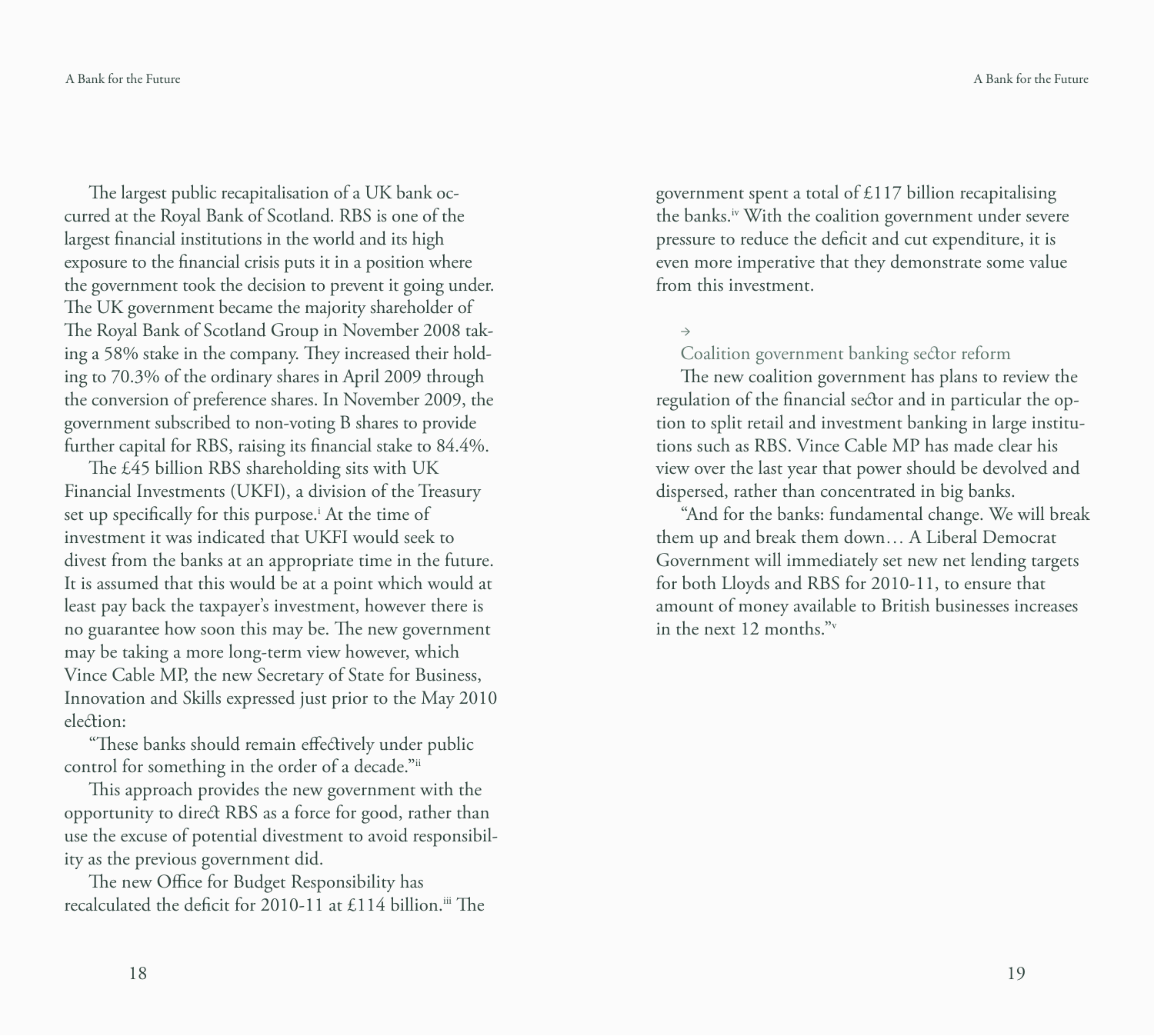The detailed programme indicates fundamental changes to regulating the banking sector.

Coalition programme for government<sup>vi</sup> *Banking* In recent years, we have seen a massive financial meltdown due to overlending, over-borrowing and poor regulation. The Government believes that the current system of financial regulation is fundamentally flawed and needs to be replaced with a framework that promotes responsible and sustainable banking, where regulators have greater powers to curb unsustainable lending practices and we take action to promote more competition in the banking sector. In addition, we recognise that much more needs to be done to protect taxpayers from financial malpractice and to help the public manage their own debts.

→We will reform the banking system to avoid a repeat of the financial crisis, to promote a competitive economy, to sustain the recovery and to protect and sustain jobs.

→We will introduce a banking levy and seek a detailed agreement on implementation.

→We will bring forward detailed proposals for robust action to tackle unacceptable bonuses in the financial services sector; in developing these proposals, we will ensure they are effective in reducing risk.

→We want the banking system to serve business, not the other way round.

→We will bring forward detailed proposals to foster diversity in financial services, promote mutuals and create a more competitive banking industry.

→We will develop effective proposals to ensure the flow of credit to viable SMEs. This will include consideration of both a major loan guarantee scheme and the use of net lending targets for the nationalised banks.

→We will take steps to reduce systemic risk in the banking system and will establish an independent commission to investigate the complex issue of separating retail and investment banking in a sustainable way; while recognising that this will take time to get right, the commission will be given an initial time frame of one year to report.

→We will reform the regulatory system to avoid a repeat of the financial crisis.

→We will bring forward proposals to give the Bank of England control of macro-prudential regulation and oversight of micro-prudential regulation.

→We rule out joining or preparing to join the European Single Currency for the duration of this agreement.

→We will work with the Bank of England to investigate how the process of including housing costs in the CPI measure of inflation can be accelerated.

→We will create Britain's first free national financial advice service, which will be funded in full from a new social responsibility levy on the financial services sector.

→We take white collar crime as seriously as other crime, so we will create a single agency to take on the work of tackling serious economic crime that is currently done by, among others, the Serious Fraud Office, Financial Services Authority and Office of Fair Trading.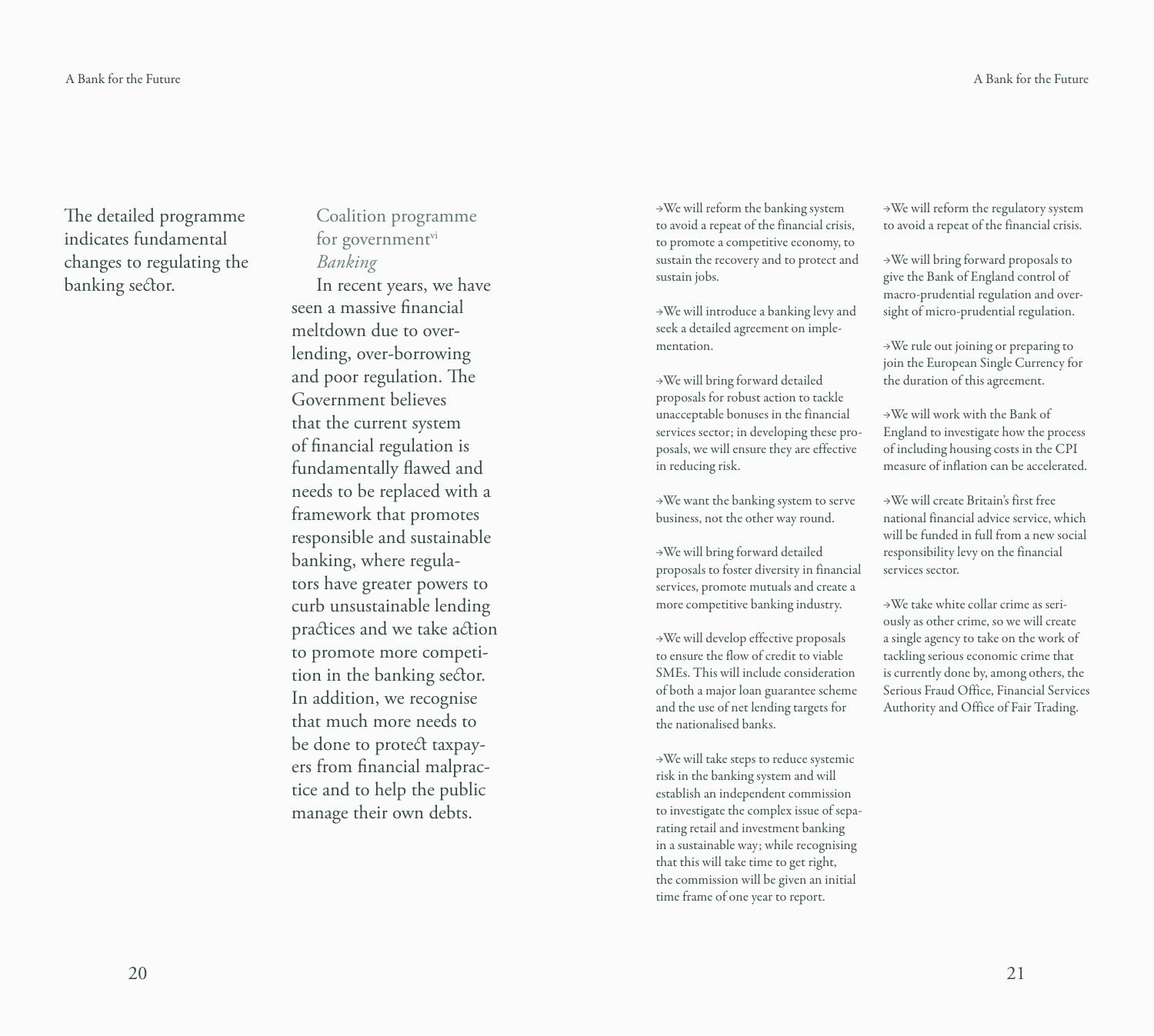The new government is therefore promoting mutuals, setting lending targets for banks, and establishing a committee to review separating the retail and investment banking divisions of large banks.<sup>vii</sup> This agenda, combined with the establishment of a GIB, provides significant opportunities to develop a market framework that could help the financial sector play a far more active role in supporting viable entities to contribute to a low carbon economy, and in so doing, rediscover a socially useful purpose.

#### →

The need to decarbonise

The Stern Review on the Economics of Climate Change in 2006 for HM Treasury outlined the case for early action on climate change:viii

*The benefits of strong, early action considerably outweigh the costs.*

the world at least 5% of GDP each year; if more dramatic predictions come to pass, the cost could be more than 20% of GDP.

→The cost of reducing emissions could be limited to around 1% of global GDP.

→Each tonne of  $\mathrm{CO}_2$  we emit causes damages worth at least \$85, but emissions can be cut at a cost of less than \$25 a tonne.

→Shifting the world onto a low-carbon path could eventually benefit the economy by \$2.5 trillion a year.

→By 2050, markets for low-carbon technologies could be worth at least \$500 billion.

Given subsequent events, perhaps even more poignant is Stern's observation that "climate change is a result of the greatest market failure that the world has seen."ix The financial crisis also serves as a warning that relying on unfettered markets to solve climate change is a very high risk strategy, and the framework established by governments needs to significantly improve.

The UK has recognised the need to tackle climate change by reducing emissions. The Climate Change Act has set out the overall targets for reducing greenhouse gas emissions, with current targets agreed at 34% by 2020 and 80% by 2050. Carbon budgets have been outlined in order to create a pathway towards achieving the greenhouse gas target for 2020. This will clearly require a fundamental shift in energy sources, and therefore significant finance will be required in order to deliver the transformation. The UK has also committed to achieving 15% renewable energy by 2020, as part of the EU's 20% target, which the new UK government will push to be increased to 30%, supporting the EU's Climate Commissioner's proposal.<sup>x</sup> The majority of this change is  $\rightarrow$ Unabated climate change could cost  $\rightarrow$ Shifting the world onto a low-carbon<br>the world at least 5% of GDP each path could eventually benefit the expected to occur initially in the power sector.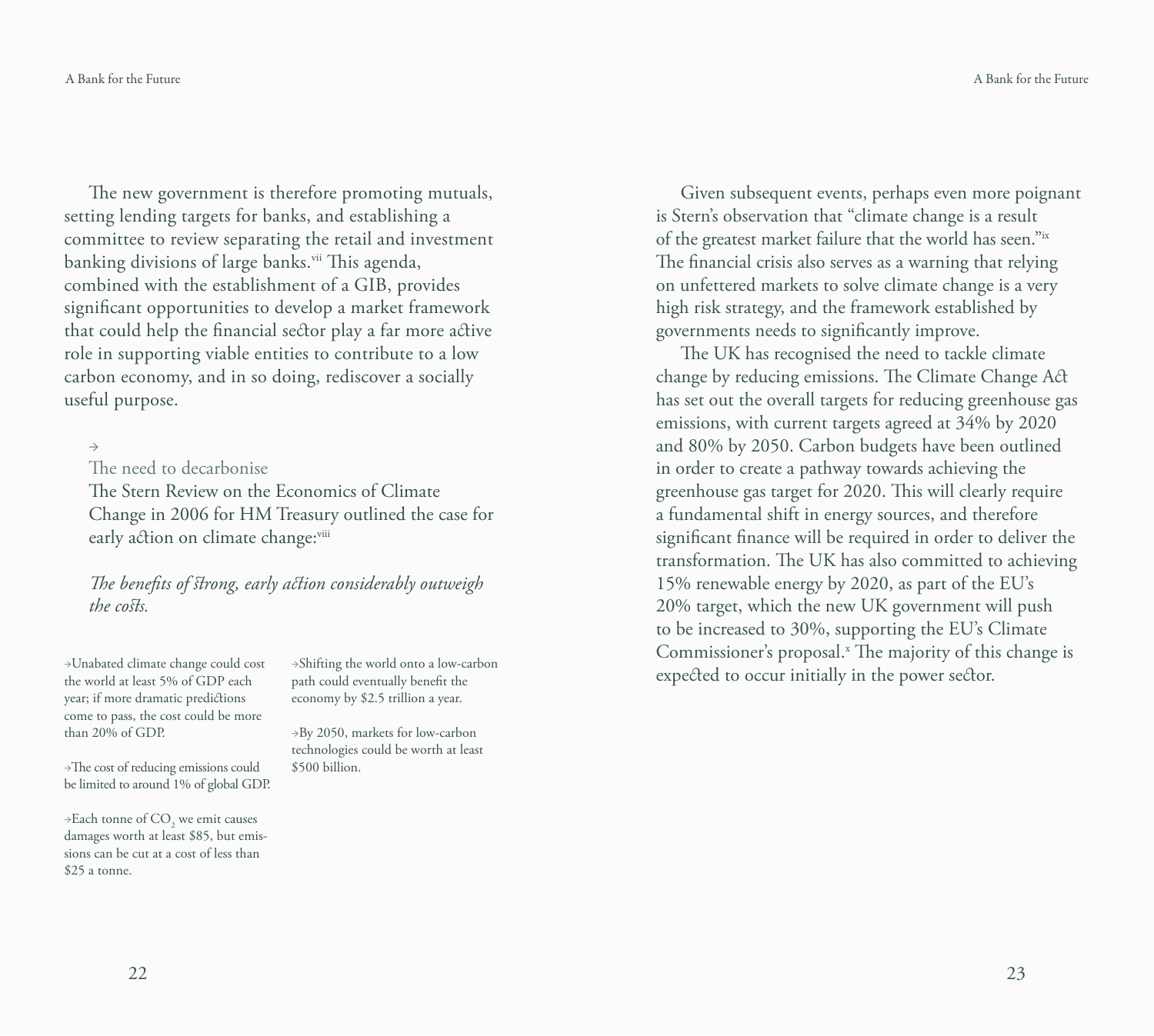→

Low carbon industrial strategy

The UK economy has been lagging behind both European counterparts and newly industrialising countries in terms of developing a new low carbon sector. Vestas, the wind turbine manufacturer, closed its plant on the Isle of Wight in August 2009 due to the lack of support and demand in the UK. The final months of the Labour government in 2010 saw a resurgence for wind power, with a huge third licensing round for offshore wind announced, aiming to construct up to 40GW of wind power by 2020, to meet an estimated quarter of electricity demand. The then Prime Minister Gordon Brown commented:

"The offshore wind industry is at the heart of the UK economy's shift to low carbon and could be worth £75 billion and support up to 70,000 jobs by 2020." xii

This type of industry is therefore not only key to future British jobs and exports, but can provide greater energy security for consumers, by reducing reliance on imported gas and coal and their price fluctuations.

The North East region is also keen to tap into green growth, serving the offshore renewable industry by regenerating its ports, as well as welcoming Nissan's announcement that its new electric car would be built in Sunderland from 2013.<sup>xiii</sup> The expansion of electric car infrastructure is a key strand of a low carbon future which needs investment.

The new government has indicated its preference for high speed rail to meet domestic transport needs, rather than expanding airport capacity. New infrastructure will be required to support these services and the finance must ensure that a viable pricing model is available to encourage use.

Energy efficiency is also a key part of the solution to reducing energy demand and emissions. The new government has proposed a 'Pay As You Save' scheme, which would provide every household with up to a £6,500 loan to improve energy efficiency, which would be paid back through savings on energy bills. This scheme will also need to be underwritten during the payback period.

# →

The scale of the challenge

Recent estimates of the level of finance required over the next decade to deliver energy infrastructure have indicated around £200 billion will be needed.

 $\rightarrow$  OFGEM - £200 billion by 2025 xiv

→ Ernst & Young / Centrica - £234 billion by 2025 xv

 $\rightarrow$  Policy Exchange - £264 billion by 2020 xvi

In the UK this situation is partly determined by a number of traditional large-scale energy assets, (coal and nuclear power stations), coming to the end of their expected lifetime, providing the opportunity to shift the future generation portfolio. However the situation is mirrored around the world, driven by factors such as energy demand, energy prices, energy security concerns and climate change targets.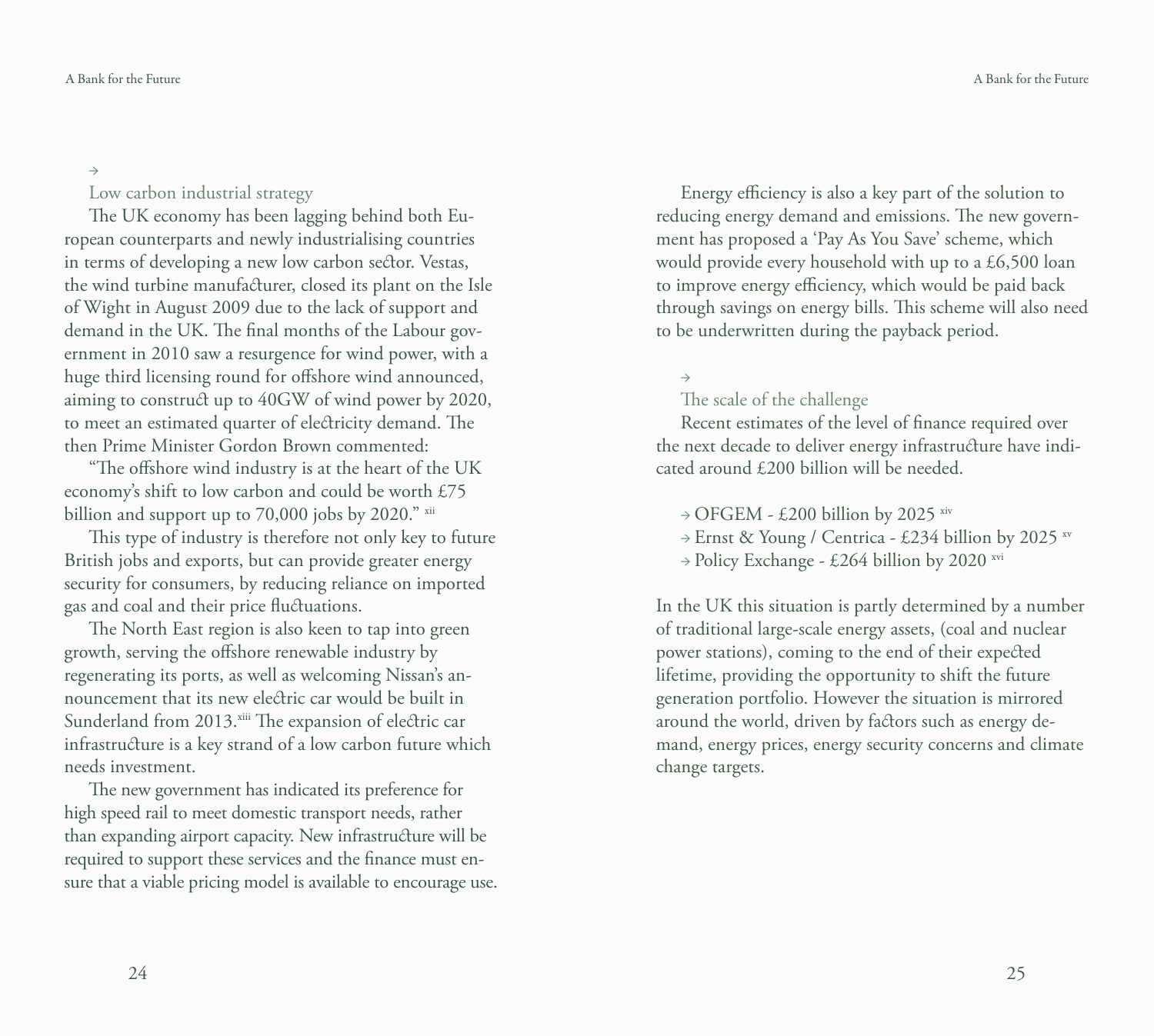*Establishing a Green*  Investment Bank

 $\rightarrow$ 

→ The origins of the idea

**Following work by various policy institutions, including E3G, Green Alliance, and the New Econom ics Foundation, the idea of a Green Investment Bank (GIB) was backed by the Conservatives initially, and then announced in the final budget speech before the 2010 election by the outgoing Labour government. The Liberal Democrats also supported the idea. The main stream political spectrum has therefore been in general agreement about the benefits of creating some kind of state-backed green financial institution. There have been further endorsements of the concept from the Aldersgate Group, the British Venture Capital Association, Lord Browne, and Lord Turner, to name just a selection.** 

Details of the actual size, mandate, structure and management of a UK GIB have not yet been developed. However, when announcing the creation of the GIB, Alistair Darling said that it would be provided with initial equity of £2 billion. According to the estimates above, this would have to be leveraged at least by a factor of 100 over a decade in order to meet the national requirements. As is recognised by the political parties, the private sector has a role to play in providing significant amounts of finance to clean energy; however the GIB must have sufficient funds to draw in enough capital to deliver the infrastructure required. This can be achieved either through directing revenue streams to the GIB, or by raising capital through debt products such as green bonds.

The GIB can also play a role by providing guarantees and insurance which do not impact the fiscal balance, as payment will only be made in the event of default or a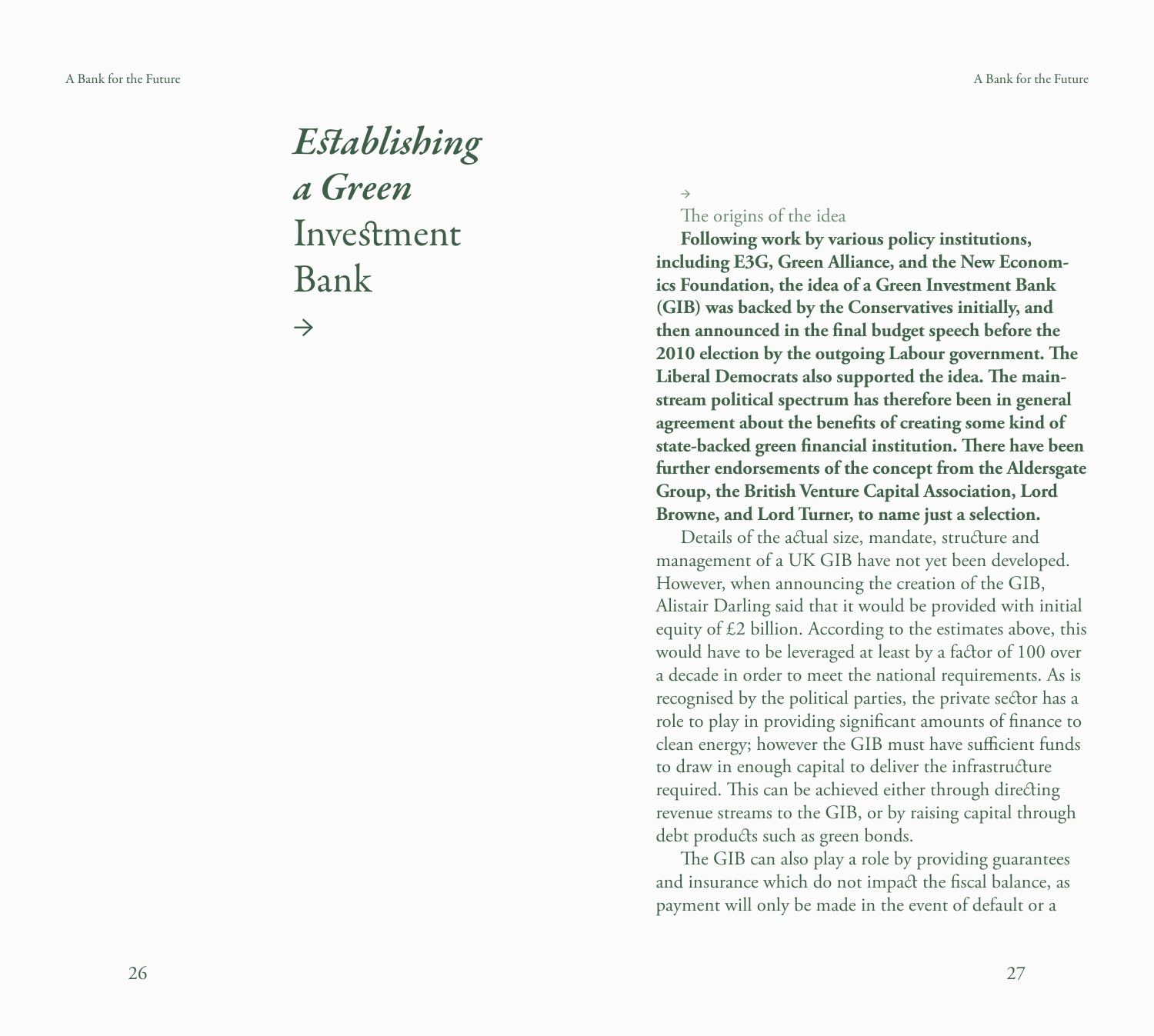claim. However these mechanisms can make the difference by reducing the risk for the private sector and therefore lowering the cost of capital. Such guarantees and insurance have historically been provided to the UK arms export and nuclear industries to cover political risk and waste management risk respectively.

The Conservatives' Green Investment Bank Commission was established in February 2010, chaired by Bob Wigley (chairman of Yell plc and formerly of Merrill Lynch). The Commission published its report considering options for setting up a GIB in June 2010, highlighting the urgent need to establish green finance mechanisms, and the importance of getting sufficient leverage of private sector finance.<sup>xvii</sup> UK Infrastructure - a division of the Treasury - is currently considering the options presented by the report.

*Pre-election policies of the three main parties:*

#### → Conservatives Shadow Chancellor George Osbourne 24 November 2009

"I can today announce that we are consulting on the creation of a Green Investment Bank, which will invest in the next generation of green British businesses. Instead of the current system of multiple sources of government funding for green investment projects, we will look to roll up these funds into a single bank that can leverage private sector investment and fund new green start-ups."

"This wave of low carbon innovation we want to unleash requires investment, so we will create Britain's first Green Investment Bank – which will draw together money currently divided across existing government initiatives, leveraging private sector capital to finance new green technology start-ups."

→

#### Liberal Democrats (Liberal Democrat policies for the environment)

To help the transition to a green economy over the longer-term, we will set up a United Kingdom Infrastructure Bank (UKIB) with government funding to seed funding to attract in private finance – essential for delivering the muchneeded expansion of Britain's transport and energy infrastructure when public finances are tight. We will investigate other ways of raising seed capital such as auctioning airport landing slots. Our UK Infrastructure Bank will invest in public transport like High Speed Rail.

#### → Labour Chancellor Alistair Darling Budget Speech, 24 March 2010

"To deliver this ambition – vital for future jobs and the health of our planet – I am setting up a new Green Investment Bank. It will control £2bn worth of equity. Half will come from the asset sales, including the Channel Tunnel rail link, with the rest matched by private investment. This equity will unlock billions more of finance from the private sector. The fund will focus first on investing in green transport and sustainable energy, in particular offshore wind power, where Britain is already the world-leader."

Following this announcement, Infrastructure UK – a team set up in HM Treasury in December 2009 – were charged with publishing a consultation on the Green Investment Bank in the Summer of 2010.

#### Coalition Government Agreement 12 May 2010

→

The parties agree to implement a full programme of measures to fulfil our joint ambitions for a low carbon and eco-friendly economy, including: → The creation of a Green Investment Bank.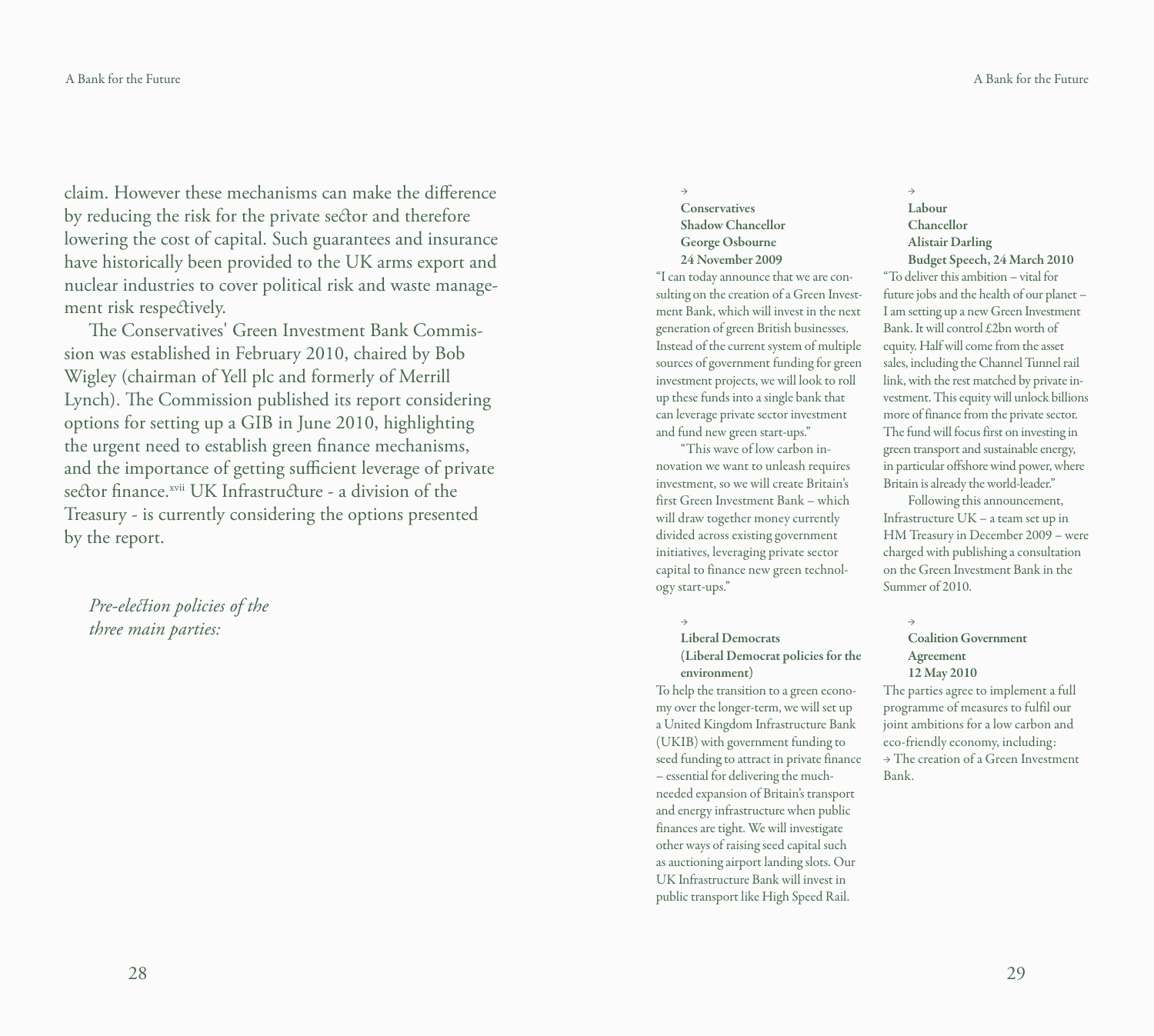→

### The need for a clear mandate

History shows us that without a clear mandate to initiate a transition to a low carbon economy, public involvement in financial institutions have limited interest or incentive to address this issue.

The longest standing example of this is perhaps the UK Export Credit Guarantee Department (ECGD), which for years has chosen to interpret its mandate to merely respond to the demands of existing fossil-fuel based energy companies, rather than drive development of a new cleantech UK industrial base.<sup>xviii</sup> The coalition government has accepted the need to change this situation which could complement the work of a GIB by supporting exports of UK-based renewables manufacturers. The detailed coalition government programme states:

> "We will ensure that UK Trade and Investment and the Export Credits Guarantee Department become champions for British companies that develop and export innovative green technologies around the world, instead of supporting investment in dirty fossil-fuel energy production." xix

Another area where the previous government failed to seize an opportunity to direct taxpayer money into low carbon financing is in relation to public shareholdings in the recapitalised banks, most notably RBS. While the government was willing to intervene on certain public interest issues, such as executive pay and mortgage lending, it failed to accept the need to apply this approach when it came to addressing climate change. Despite the amount of money

invested in RBS being more than the government spends annually on education or defence, taxpayers are not gaining anything like maximum value from how this shareholding is being managed, nor do they have an adequate accountability mechanism.

The proposed GIB must therefore be clearly aimed at financing renewables and energy efficiency, in order to deliver the rapid emission cuts the UK has committed to. We believe it will be important for the GIB to have clear accountability and strong active management to deliver the investment required. It would therefore be preferable for a single government department to have responsibility for the success of the GIB, and to report against both investment targets and carbon emissions reductions and renewable targets. These climate change related targets should also be a major part of any incentive package for those employed by, contracted to or partnering with the GIB.

#### Investment horizon

The GIB will need to apply a longer investment horizon than the short-termism that drives much of the behaviour within the City. There are already approaches emerging which exemplify this.

Venture capitalists typically own companies for at least 5 years, giving them a strong interest in the viability of a company over several years. It is also vital for them to demonstrate a healthy future for their companies in order to realise an exit strategy. For example Vantage Venture Capital focuses on groups of clean-tech companies that complement each other.<sup>xx</sup> It has holdings in electric vehicle manufacturers, battery manufacturers, infrastructure providers and zero

<sup>→</sup>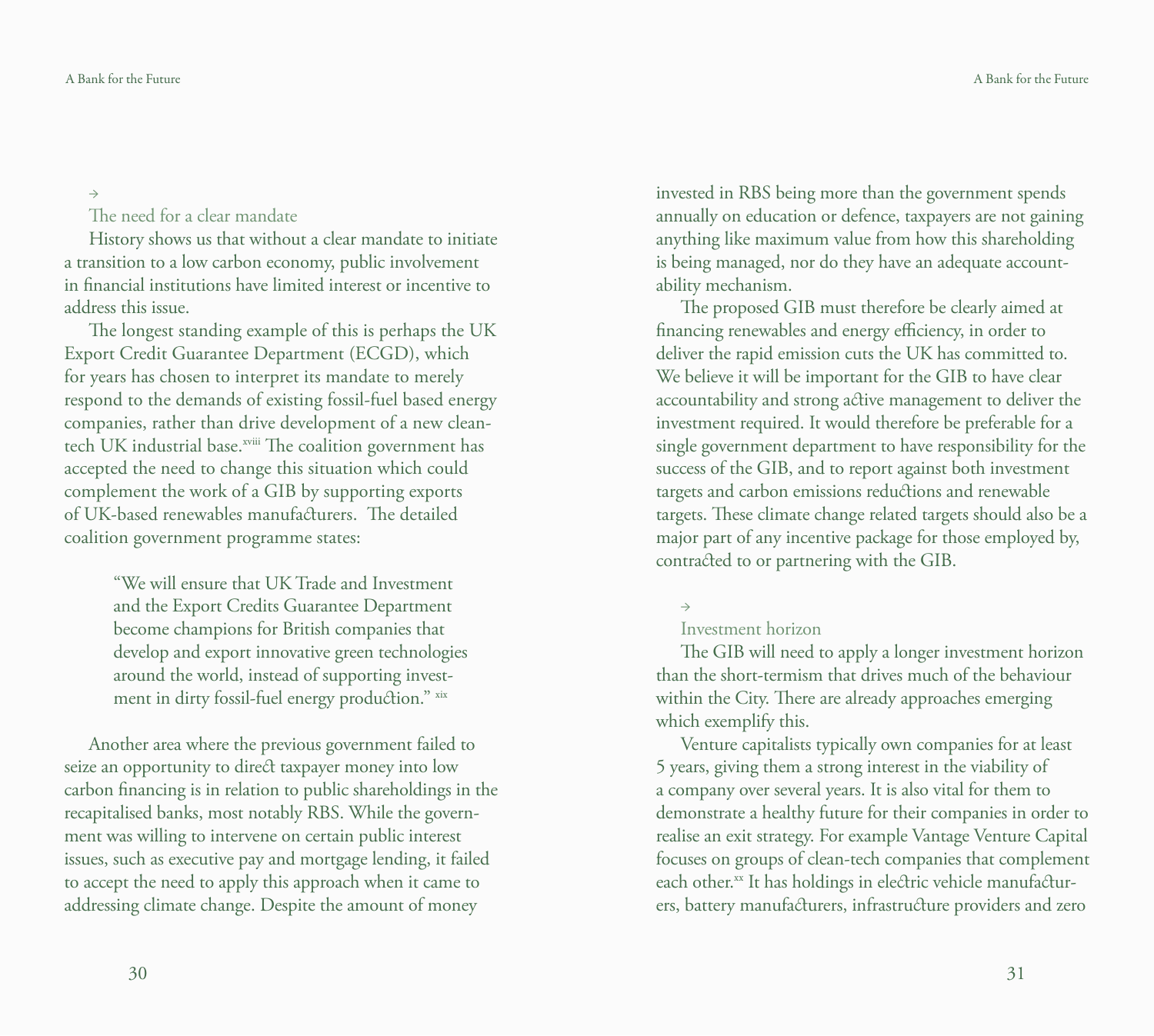carbon power generators that together form a value chain for the roll-out of electric cars.

In a departure from its fossil fuel activities, the World Bank has issued a series of green bonds (totalling \$1.5 billion), in partnership with commercial banks such as SEB (Sweden) and Daiwa Securities (Japan), which have attracted investment from a range of US and Scandinavian Pension Funds.<sup>xxi</sup> All projects meet low carbon criteria developed by the World Bank and consist of a range of climate change mitigation and adaptation activities from around the world.

# →

#### Funding sources

The Labour government's proposal was that half of the initial £2 billion in equity is to be provided by the sale of state assets, such as the channel tunnel rail link, with the other half coming from the private sector. There are a range of other revenue streams which could be earmarked to provide ready capital for lending. These include:

→ The Committee on Climate Change has indicated that it expects revenues from the auctioning of EU Emissions Trading Scheme permits to raise £40 billion by 2020, (estimate only). The government's platform for banking reform also indicates new a banking levy and social responsibility levy for the sector which could be used to ensure a ready flow of capital into the GIB.

 $\rightarrow$  The UK government has averaged £9 billion per annum in oil and gas revenues over the last 5 years xxii (Norway used its petroleum revenues to establish an investment

fund in 1990 which now stands at US\$ 838 billion).<sup>xxiii</sup>The government could also learn from its Scandinavian counterparts and establish a sovereign fund that seeks to finance a sustainable future for the country, rather than continuing the policy of exploiting finite resources such as coal and oil, with no investment plan for a viable low carbon economy beyond this.

 $\rightarrow$  The GIB could also go to the markets to raise capital, using mechanisms such as green bonds or venture capital funds. This would be a way of bringing in private capital to augment the funds provided by the government purse.

The GIB should not be reliant on a significant state funding stream, especially in the context of the huge budget deficit facing the UK. However it must be accepted that some investment is needed in order to deliver the green growth that is needed to drive the UK out of recession. It is more important however that the GIB is in a position to provide enough certainty for investors and shares enough risk to leverage funding from the private sector.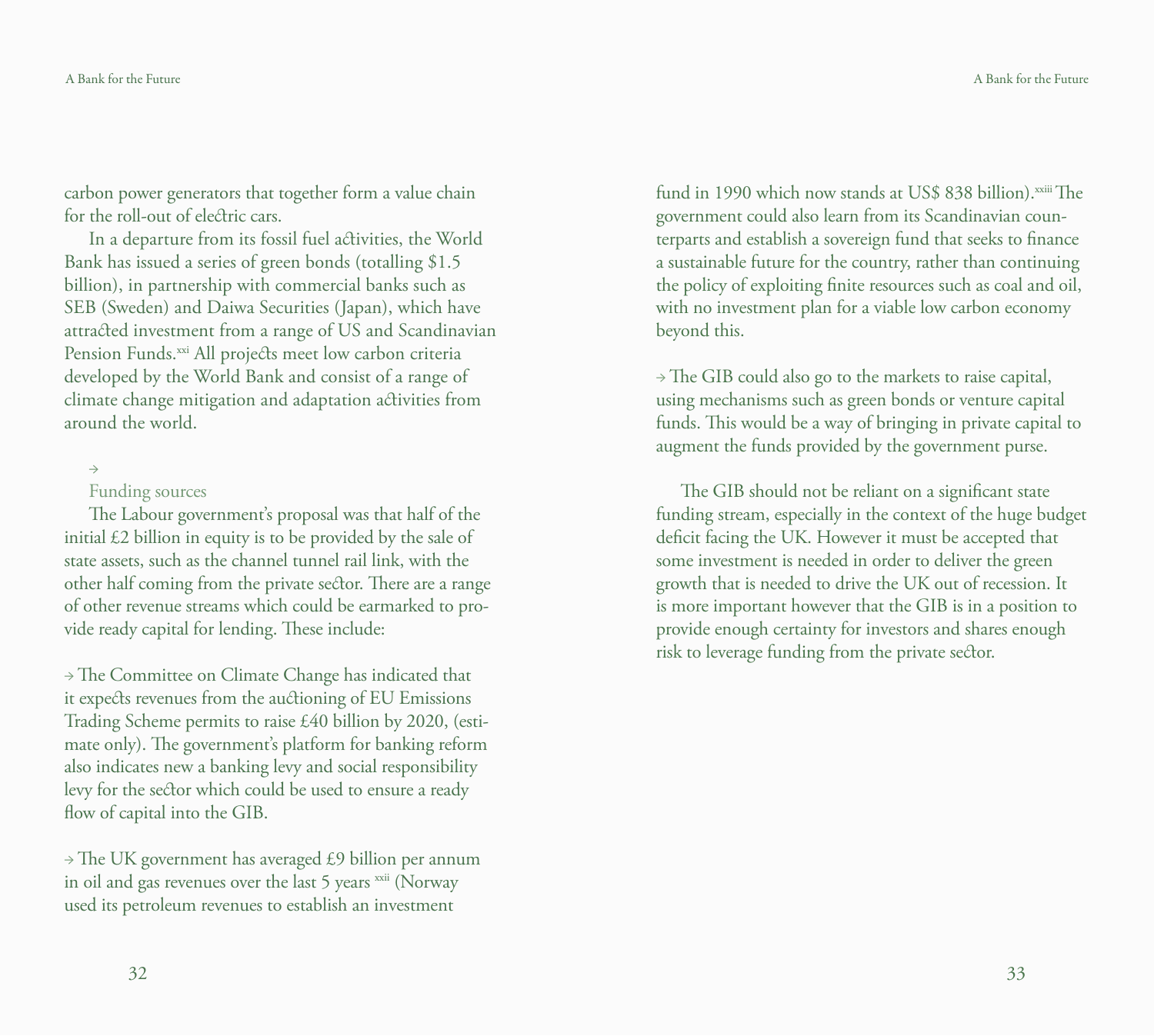*Creating Synergy*  The role of RBS in the Green Investment Bank

 $\rightarrow$ 

## → Functions of the GIB

**If adequately resourced and managed, the new Green Investment Bank can provide a number of crucial func tions to kick-start low-carbon growth. These include enabling risk-sharing, providing a benchmark standard for green investments, supporting research and develop ment, attracting global expertise, leveraging additional capital and offering a focal point for UK government policy coherency on green financing.** 

The different funding needs of initially capital-intensive renewable projects which have low operating costs need to be met by the products offered by a GIB. Risks faced by the renewable sector need to be addressed so that it is more attractive to investors. For example, guarantees covering regulatory risk or insurance for offshore wind construction risk could remove current barriers for investors. The bank will therefore need to be managed by people with expertise in these target sectors, as well as in finance.

The "green" standards need to be at the core of all invest ments promoted by the GIB. This should be defined so that it drives investment to the leading edge of low carbon ener gy. The GIB needs to ensure it is only financing projects or technologies that will reduce the carbon intensity of energy production. The GIB needs to be driving the development of zero-carbon energy in order for the UK to achieve its goal of cutting greenhouse gas emissions by 80% by 2050.

A significant level of investment in research and de velopment and new infrastructure is needed in order to advance the renewable industry even further and make it the global norm, rather than a novelty. Whatever the indus try, it has always been necessary to invest in development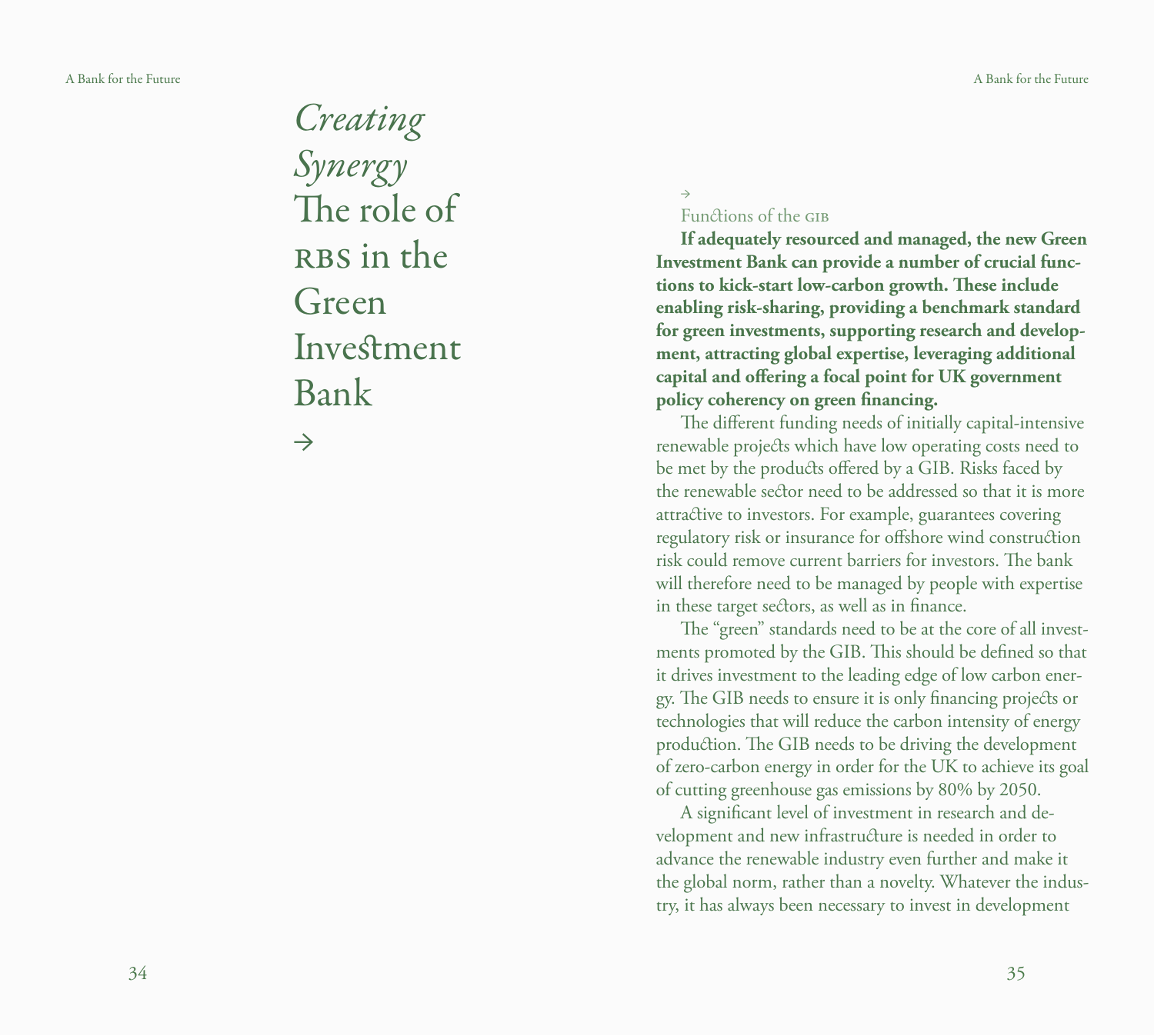to deliver fundamental change. The limited sums invested by the oil majors in renewables compared to the amounts ploughed back into deepwater technology (e.g. Gulf of Mexico), and unconventional oil exploitation (e.g. Canadian tar sands) have restricted the growth of renewables. The negative externalities of this focus for local communities and the global environment are now clear for all to see. The GIB needs to support innovators and small businesses that are developing the energy technologies of the future.

The GIB will need renewables expertise, in order to understand the markets it is trying to promote, and how to overcome the barriers currently faced by the sector. Other regulatory environments have historically been more favourable than the UK, although following the offshore wind regime developments, the UK became joint 6th most attractive regulatory climate for renewable according to Ernst & Young's analysis in February 2010.<sup>xxiv</sup> International experience of raising finance and structuring deals will be required to get UK projects moving.

The GIB could provide a range of different types of financial services to the green sector over time. These could include:

- → Risk guarantees and insurance pools
- → Securitization funds
- → Bond issuance
- → Venture capital
- → Research loans

It is also interesting to note that the new government is keen to promote green retail products such as green Individual Savings Accounts (ISAs), which will provide greater tax benefits. These retail products will also need a green economy to invest in, which links to the role of the GIB. There is also scope for working with institutional investors, including the government pension funds, and fund managers, who apply responsible investment criteria to produce a range of investment products.

If the GIB is set up with an initial  $£2$  billion in equity it is clear it will need to leverage private capital many times that amount each year in order to deliver the clean energy infrastructure required by the UK. Since the credit crunch, the primary challenge to the banking sector has been to start lending again, in order to facilitate the flow of capital. The GIB has an opportunity to use the credit rating of the government to securitize debt and guarantee loans. Critically, these forms of support will not increase the national debt, as the GIB would not be providing the actual finance. The GIB can also play a crucial brokering role between the renewable energy industry and private financial institutions, to help overcome any existing barriers to finance. As well as working with private finance, the GIB will also be expected to identify international sources of funding, from the European Union for example.

The GIB needs to part of an overall policy framework of tax incentives, market mechanisms and regulations which drive green investment. The UK has been hedging its bets for too long, not providing certainty over the direction our energy future should take. This has resulted in a perpetuation of the status quo – a dependence on fossil fuels. A GIB will only be successful is there are no more mixed messages, and a clear path is agreed, with all government departments and interests aligned.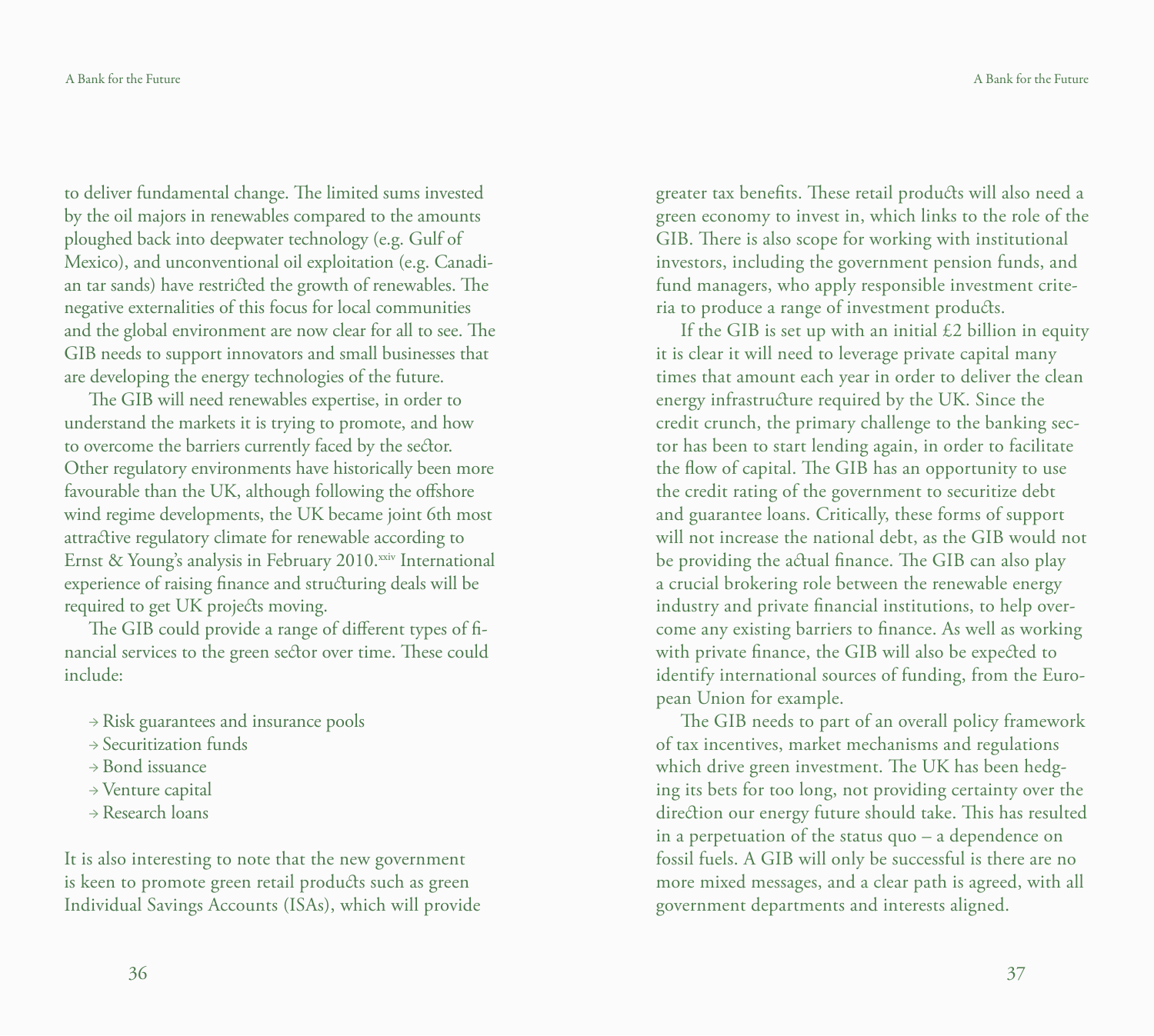→

RBS existing capacity and situation

RBS is ideally placed to deliver GIB's required functions, with its existing experience in financing renewables. In particular, RBS has been active in the offshore wind sector, which Infrastructure UK indicates as a likely first priority for finance. The third round of offshore wind licensing in January 2010, and the expansion of the previous two rounds, provide the potential to bring 40GW onstream by 2020.xxv Head of Corporate Responsibility at RBS, Andrew Cave's response to criticism over tarsands links stated that since 1998, RBS has financed over 8.8GW of wind generation globally.<sup>xxvi</sup> It would seem more efficient to tap into this existing structure, rather than risk the business going elsewhere.

RBS is also a participant in a scheme launched in 2009 supported by HM Treasury and the Department of Energy and Climate Change which could enable around £1.4 billion of onshore wind projects to move to construction over the next 3 years.<sup>xxvii</sup> The European Investment Bank (EIB) will provide up to £700 million of the new finance, with the remainder matched by RBS, Lloyds Banking Group and BNP Paribas Fortis. The loans will be available to eligible onshore wind projects with a total project cost of between £20 million and £100million. This demonstrates RBS's ability to work with both multilateral and commercial partners.

RBS has an established position in the UK Small & Medium Enterprise market, currently serving around a quarter of UK firms of this size. This provides a strong customer base in which to promote research and innovation.

RBS is under pressure from a range of sources to be split up and value realised. The EU Competition Commission is concerned about the excessive size of the group and wants the insurance companies Directline and Churchill sold off, as well as the retail operations reduced.<sup>xxviii</sup> Unions are already concerned about the impact on jobs of this break-up, with the new board having already cut 16,000 jobs from the UK workforce, since recapitalisation. The government should be requiring RBS to implement a green recovery strategy to replace the lost jobs.

There are also a number of proponents of separating retail and investment banking divisions at major banks, including Vince Cable MP. This stems from the belief that individual customers who have their savings, loans, mortgages, etc with high street banks should not be exposed to the risks of investment banking. The consumer organisation Which? recently convened the Future of Banking Commission, which received powerful evidence that the separation of banking activities would both protect consumers and eliminate conflicts of interest.<sup>xxix</sup>

The shareholding in RBS has so far been explained on the basis that it is a short-term arrangement, which will be divested at a time when the taxpayer will see a reasonable return. If the new government is to establish a policy framework which supports the objectives of the GIB, then it would appear that RBS should be closely aligned to this strategy if it is to make the most of opportunities in the energy sector. In order to protect its shareholding and demonstrate its commitment to a low carbon future, the new Government should therefore utilise RBS as a way of delivering the GIB.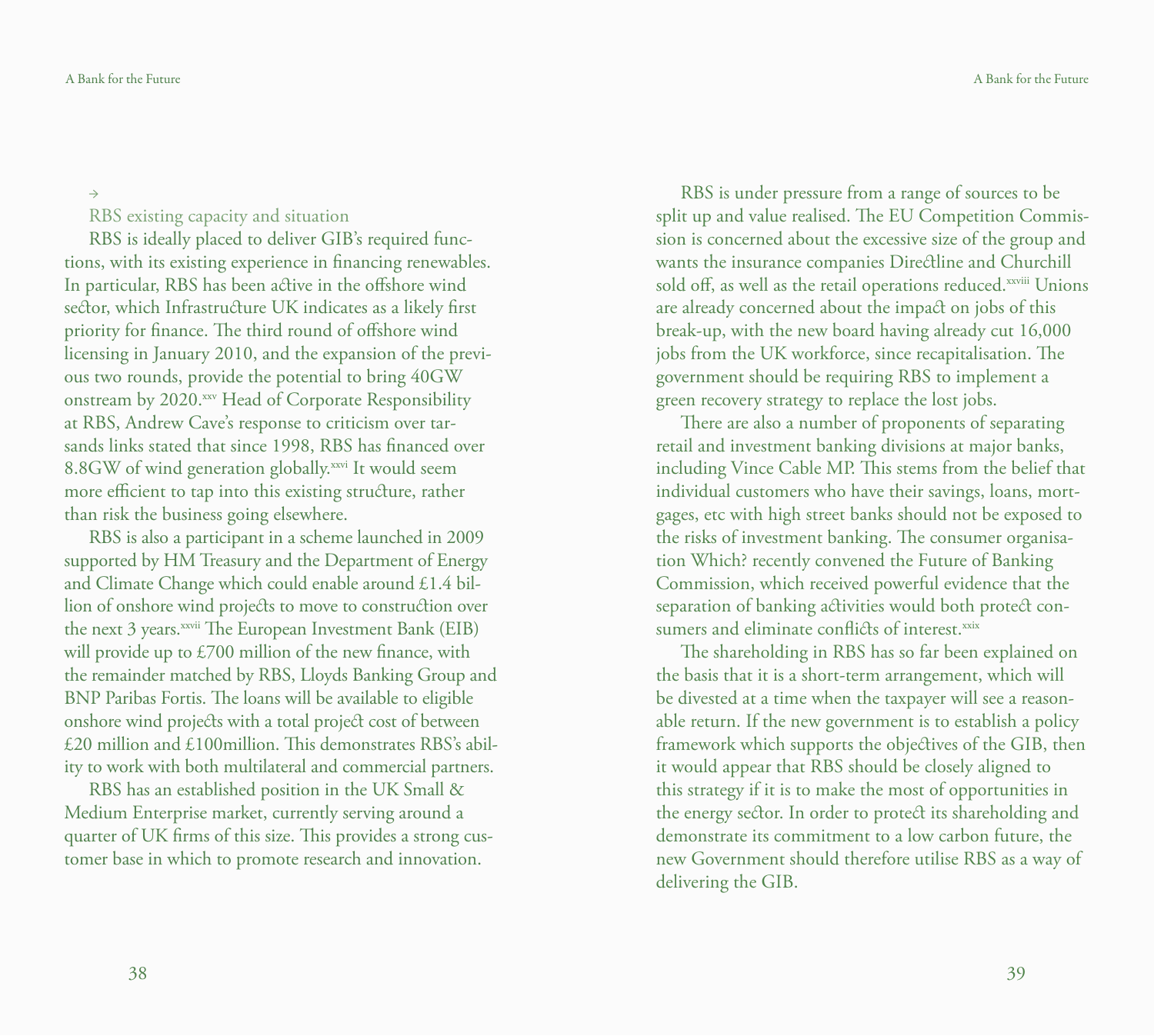The following diagram indicates the fit between RBS and the GIB requirements – the dotted areas are the current gaps, which can be addressed by the new coalition government:



# *International examples of green investment banking*

Nordic Investment Bank The Nordic Investment Bank (NIB) is the regional financial institution of the Nordic and Baltic countries, which finances projects which strengthen competitiveness and enhance the environment. The NIB lends around EUR 2 billion each year, and has financed a range of renewable energy projects, energy efficiency programmes, emissions reduction projects and infrastructure adaptation measures. The NIB estimates that its investments resulted in  $CO<sub>2</sub>$  emissions being reduced by over 1 million tonnes in 2008. Recent loans include:

→ A loan from NIB amounting to EUR 12 million to the Mortgage Society of Finland to support energy-efficiency projects in private households and housing companies.

→ NIB and the Finnish company Rajakiiri Oy have agreed on a loan totalling EUR 19 million for the construction of a new wind power park in Tornio in northern Finland. The new wind power park will increase the overall capacity of Finnish wind power by one-fifth.

→ NIB provided a 5-year-maturity loan totalling EUR 30 million to Vestas Wind Systems for financing an R&D programme aimed at developing a new type of 3 MW wind turbine for low and medium wind regimes during the period of 2008-2011.

#### US Green Fiscal Stimulus

The US Recovery and Reinvestment Act 2009 outlined a crossdepartmental \$787 billion programme which included \$38.3 billion of energy investments. The investments included smart grid development, improving the energy efficiency of the domestic housing stock, grants for improving the energy efficiency of federal, state and local government buildings, grant funding for advanced battery systems for electric vehicles and loan guarantees for wind and solar projects. Implementation of the Recovery Act is monitored, and to date the US government reports it has created over 680,000 jobs.

#### Kf W (Germany)

Kf W Bankengruppe is charged by the German federation with supporting sustainable improvement in economic, social, ecological living and business conditions, among others in the areas of small and medium-sized enterprise, entrepreneurship, environmental protection, housing, infrastructure, education finance, project and export finance, and development cooperation. Kf W has a number of divisions offering different services to both domestic and international markets, including:

In 2009, Kf W committed a total of EUR 16.5 billion for investments in climate and environmental protection in Germany, including EUR 8.9 billion for improving the energy efficiency of both new and existing housing.

Kf W is a core sponsor of the 2020 Euro Fund for Energy, Climate Change and Infrastructure (the Marguerite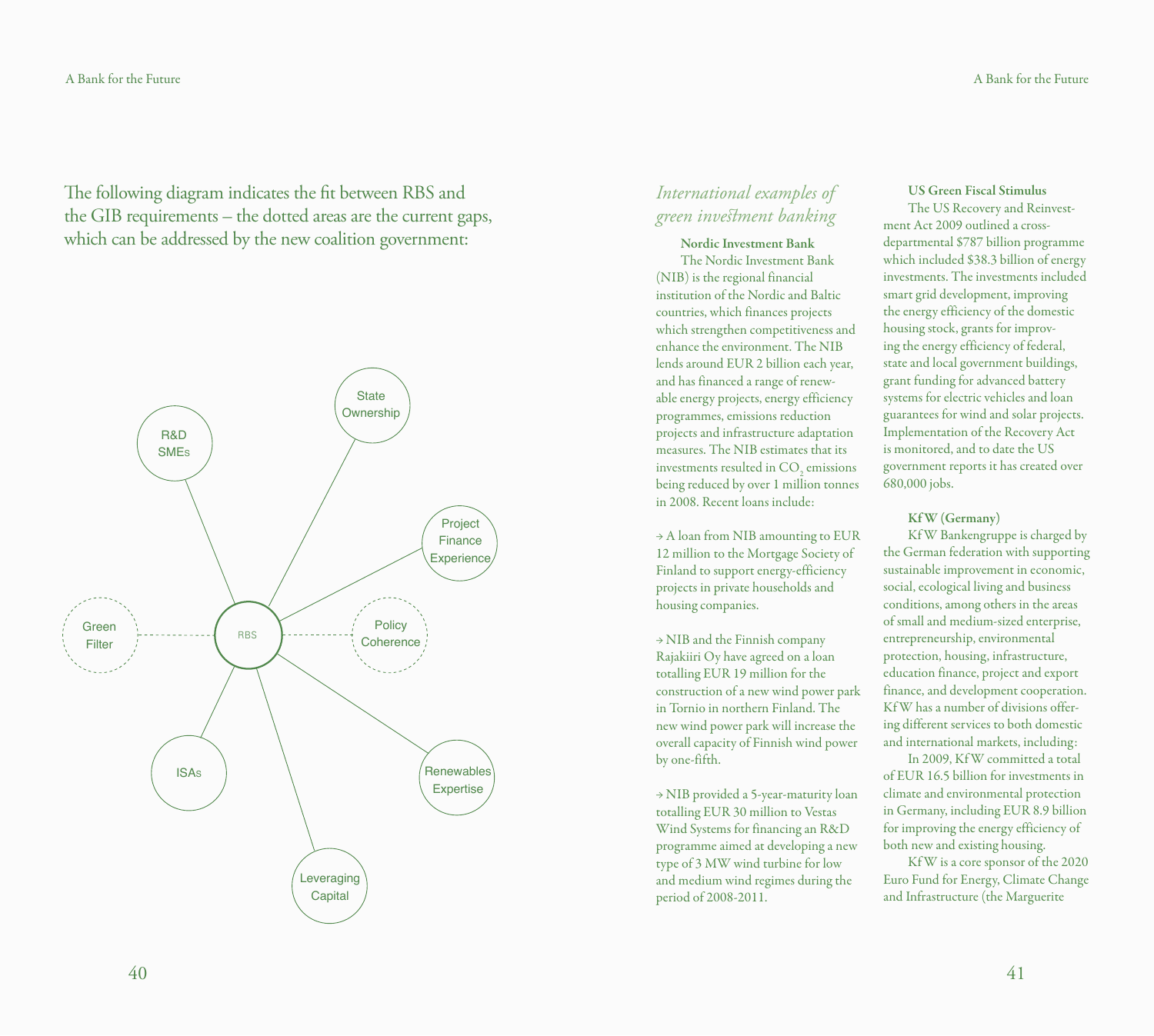A Bank for the Future

A Bank for the Future

Fund) – an equity fund for new infrastructure projects in the areas of transport, energy and renewables. In addition to the EUR 1.5 billion fund, the group have also established a EUR 5 billion debt financing initiative, so that these projects could in principle also be supported with debt capital at the level of the individual projects.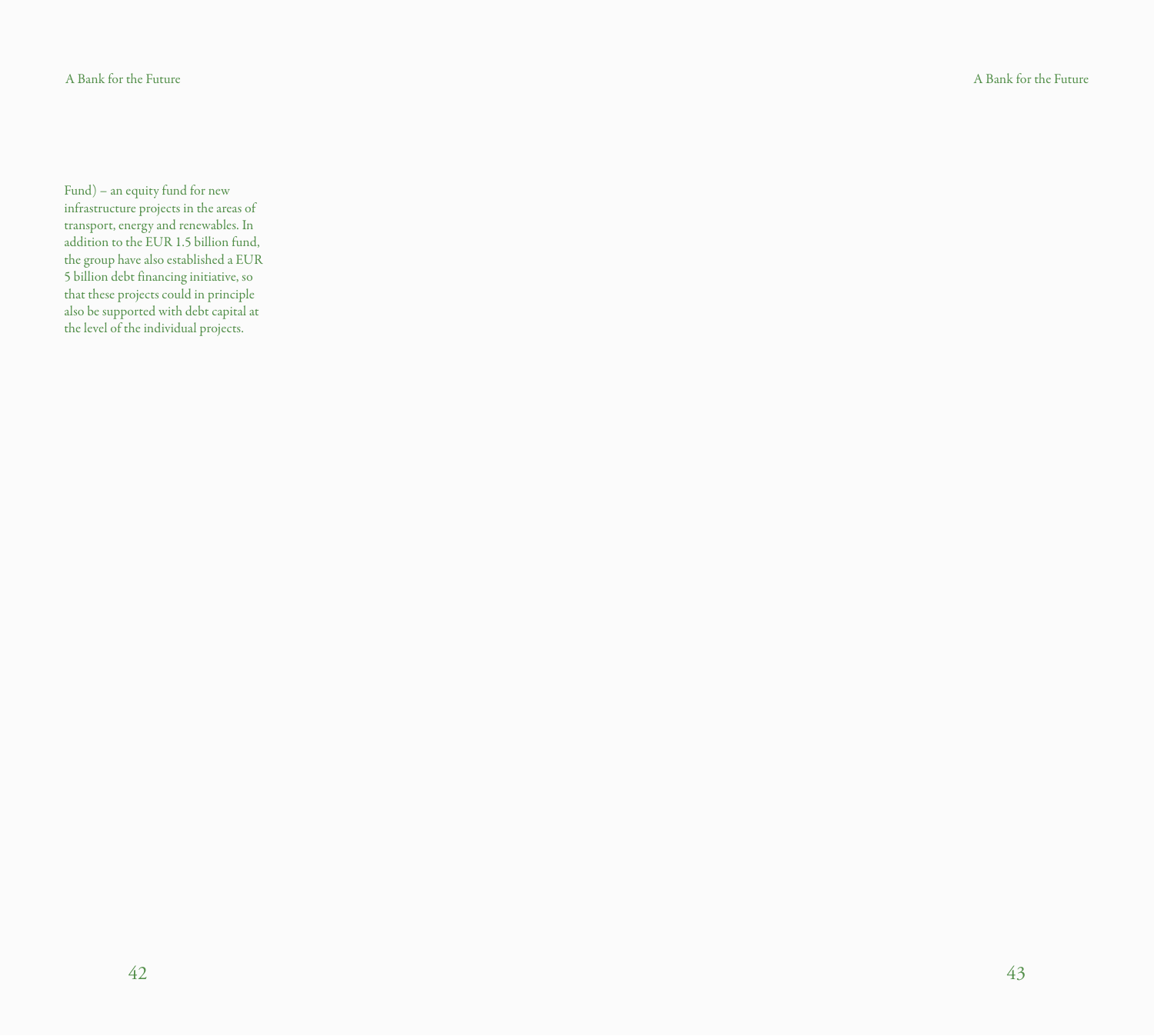*How the uk would benefit from*  systemic change in the financial sector

 $\rightarrow$ 

→

**The lack of effective oversight which allowed high risk products such as derivatives to proliferate were major contributing factors to the financial crisis. It has been widely acknowledged that this situation should not be allowed to happen again, and the UK government is planning to review the regulatory system as well as continue discussions with the other major financial centres around the world. With the government shareholding in RBS, there is an opportunity to use this bank to set an example to its peers.**

If the regulatory framework is not set up to deliver more responsible financial products, then the GIB will not flourish, which will send the wrong signal to other banks. Those banks which the government has an interest in need to be aligned with a low carbon banking agenda, otherwise taxpayers' interest in them will be at risk. If the government is serious about meeting its greenhouse gas targets then it needs to entrain financial institutions to deliver the required infrastructure. Failure to construct this future will leave our economy at risk of a further crisis which it cannot afford after the impact of the recent situation.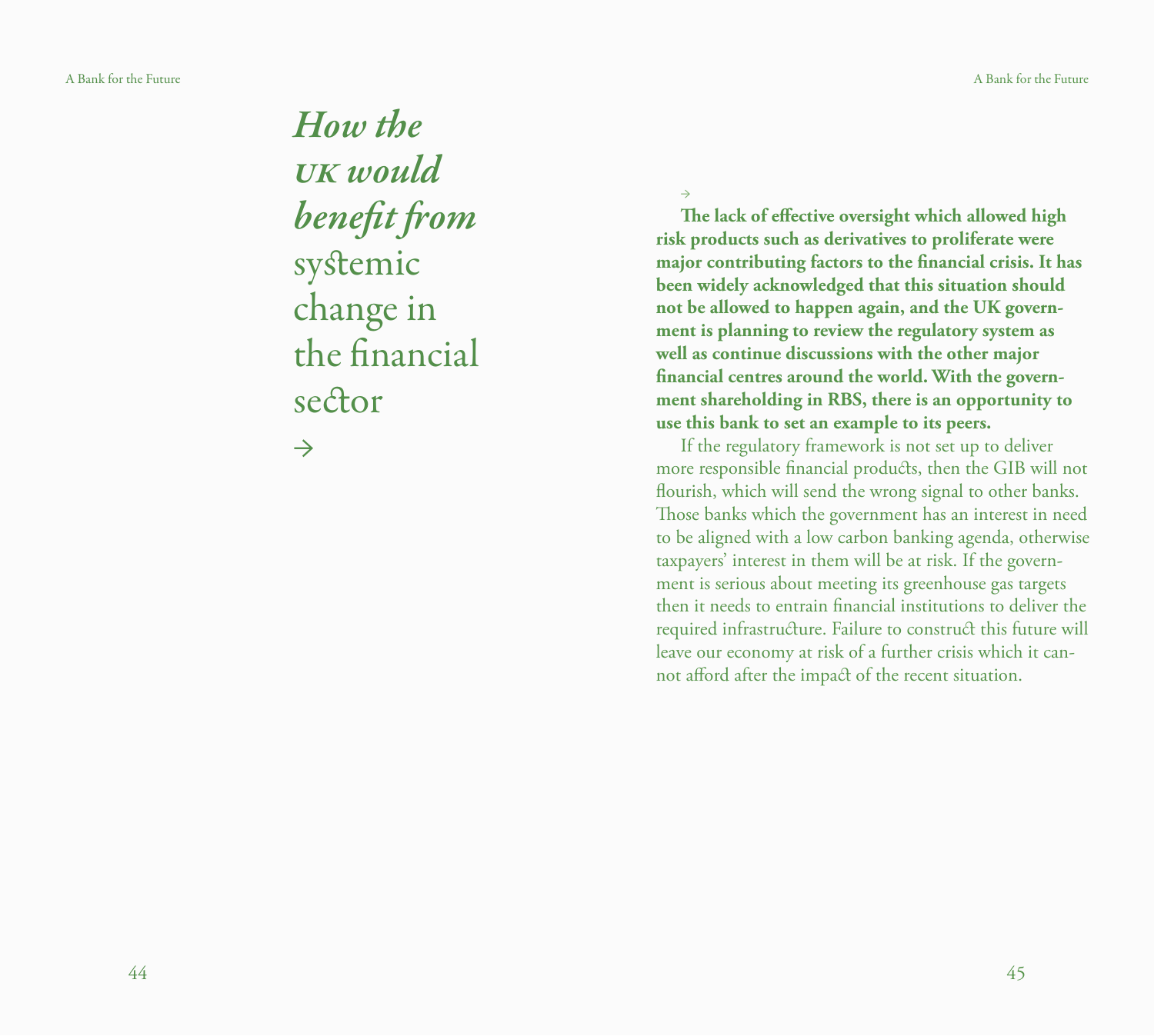→

The cost of the financial crisis to the UK There are three main ways in which the financial crisis has impacted the UK economy:

 $\rightarrow$  The cost of bailing out insolvent UK banks;

 $\rightarrow$  The loss of productive capacity in the UK economy arising from the economic crisis;

 $\rightarrow$  The impact on the public finances through lower productivity capacity leading to lower tax receipts and higher public expenditure.

Unless the financial sector changes the way it does business, the UK risks being exposed to further meltdowns in the future, with a weakened economy even less able to deal with the subsequent stress.

The Treasury's total net cash outlay for purchases of shares in banks and lending to the banking sector, including Northern Rock, amounted to around £117 billion by 2010. The Treasury's additional potential exposure to banking losses (through insurance of bank assets and Bank of England lending) totals over  $£1$  trillion. However, these losses would only be realised in the worst case scenario of total banking system failure. Therefore the overall expected losses to the taxpayer from these operations are much smaller. The Treasury estimated in April 2009 that there may be a one-off loss to the taxpayer of between £20 and £50 billion.

The March 2010 Budget (the last under the outgoing Labour government) assumed that by 2015 (as far into the future as the Treasury publishes projections) the reduction in output was 6.5% of Gross Domestic Product (GDP).

The June 2010 Pre-Budget forecast from the newly created Office of Budget Responsibility has produced revised estimates which suggest a greater reduction in output – 8.75%. This means that, on the most recent government estimates, the financial crisis permanently reduced UK output by almost 9 percent per year. The latest ONS projections suggest that in the current tax year, GDP will be valued at £1.476 trillion. 8.75% percent of this figure equals around £129 billion in lost GDP.

In the 2007-08 tax year (before the main financial crisis blew up in autumn 2008) HM Treasury calculated the structural deficit to be 2.5% of GDP. The recent forecasts from the OBR estimate that the structural deficit increased to 8.8% of GDP in the year 2009-10.xxx The correct measure of the effect that the financial crisis has had on the structural deficit can be arrived at by subtracting the 2007-08 deficit (pre-crisis) from the 2009-10 deficit (postcrisis). This gives a figure of  $(8.8 - 2.5) = 6.3$  percent of GDP. This suggests that the financial crisis had an overall impact on the public finances equal to around £93 billion.

The estimates presented here, although substantial, should be viewed very much as lower bounds on the cost of carrying on with 'business as usual'. It has become clear that complex risk transfer products only provide short-term profits for the few, at huge cost to the overall economy. Similarly the externalities of fossil fuels, in terms of both local pollution and global climate change, bring negative consequences for our societies which are not acceptable.

The transformation of RBS into a Green Investment Bank should be one element of a restructuring of the banking sector which will make future systemic financial crises much less likely.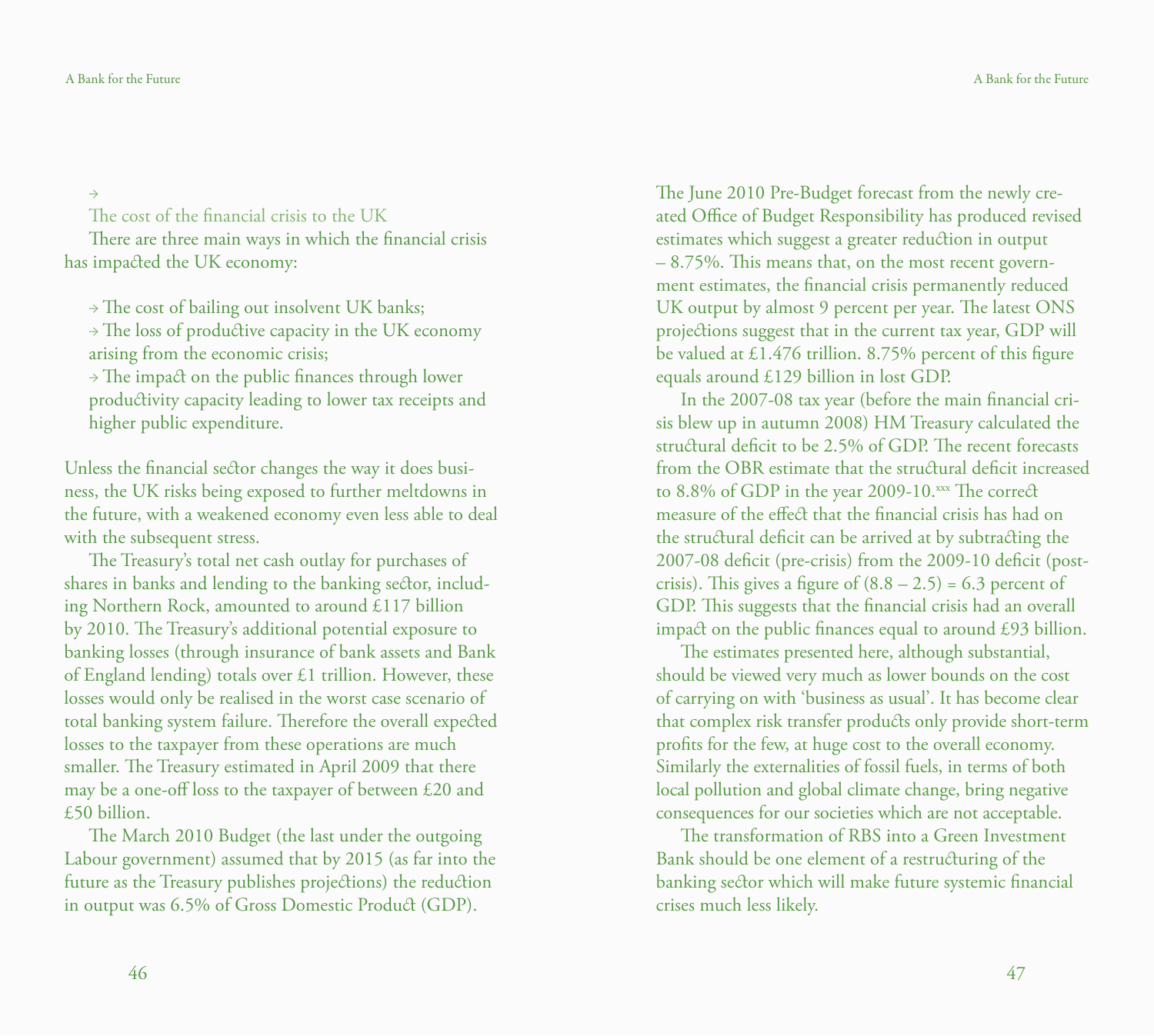#### A Bank for the Future

### →

The benefits of financial sector reform to the UK In terms of the range of positive impacts on the UK (and global) economy, an effective GIB at the heart of a more sustainable financial system should bring the following benefits:

#### *Improving energy security*

Electricity costs are currently subject to variations in the market prices of hydrocarbons. In Europe, gas prices continue to be tied to oil prices, leaving UK consumers at the mercy of political risk in the Middle East for oil prices, as well as tensions in the former Soviet Union for gas prices. The GIB needs to ease initial costs of paying for the new infrastructure to deliver long-term energy security for the UK, so it can become an energy exporter.

# *Stabilising energy costs*

Scaling up renewables will reduce the financial costs of the energy supplied in the long term. The simplicity and cleanliness of using these renewable resources means there are no hidden costs to the taxpayer. The nuclear industry has been subsidised for many years by the taxpayer in terms of waste management costs, guaranteeing related liabilities and the bail-out of what became British Energy, the UK's nuclear energy company. Both business and domestic energy users would benefit in the long term from an increased proportion of the UK energy supply not being reliant on imported fossil fuels.

# *Creating green jobs*

The Department for Business, Enterprise and Regulatory Reform commissioned an industry analysis of the Low Carbon and Environmental Goods and Services (LCEGS) sector in 2009.xxxi This study by Innovas indicated that the LCEGS market was £106.5 billion in the UK in 2007/8, making it the sixth largest in the world, and constituting 3.5% of the global market. Employment levels were 881,300 in 2007/8. Growth was predicted at 5-6% per year despite the recession, delivering a 45% increase in the size of the sector over 8 years, with renewable energy especially strong. The environmental goods and services sector is therefore predicted to create around 50,000 jobs per year if the Green Investment Bank can deliver the potential growth in the low carbon economy.

# *International competitiveness*

The UK is currently losing out on low carbon opportunities due to being viewed until recently as an unfavourable place for renewable investment. This has improved following the third round of offshore wind licensing and the introduction of a significant feed-in tariff in early 2010. However the market share of green technologies achieved by Germany and France, normalised to their GDP, are around 50% higher than the UK's share, and the UK's environmental industry currently exports £10 billion a year, compared with £50 billion of annual exports by the German green industry.<sup>xxxii</sup>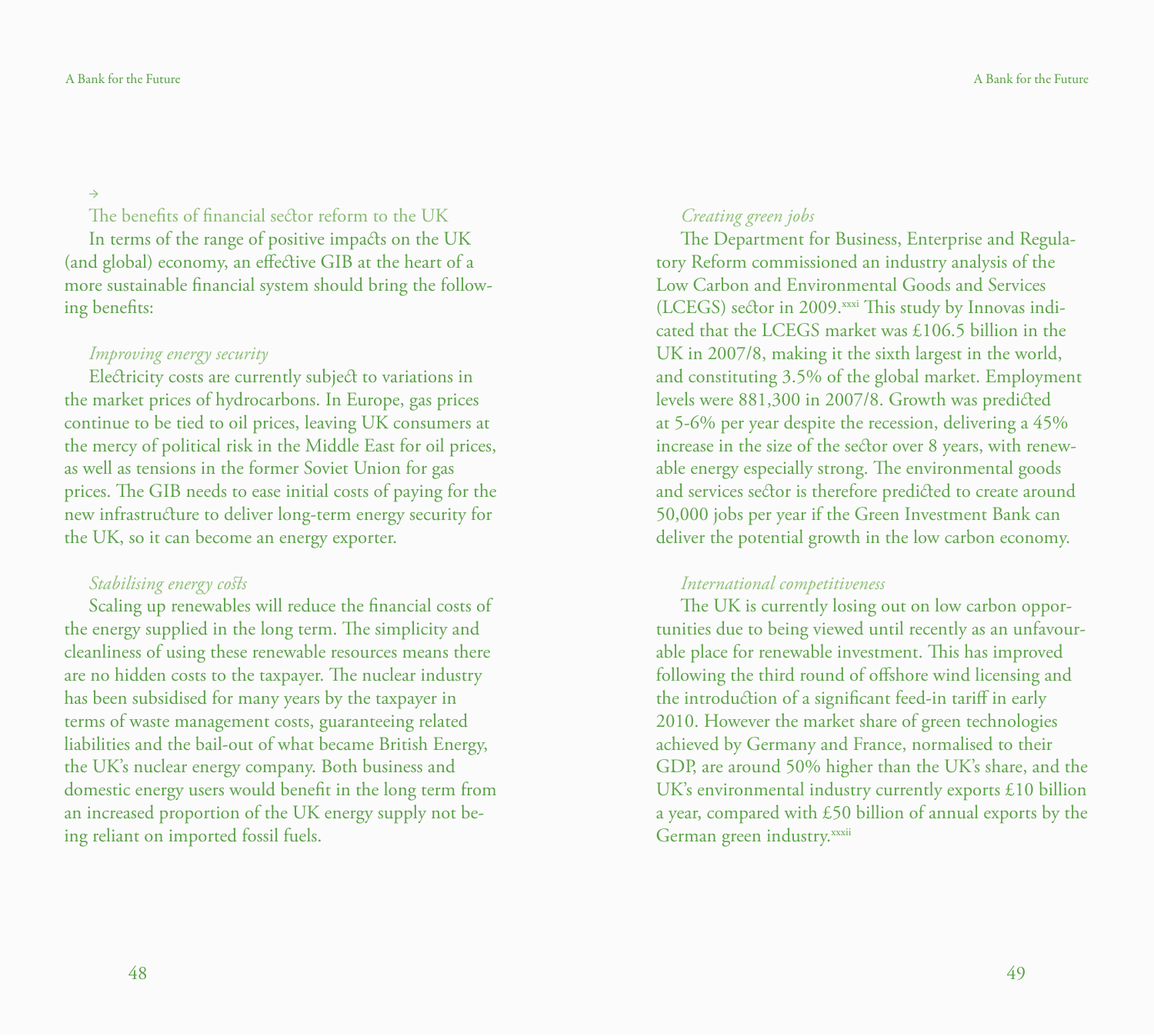# *Government efficiency*

The government needs to create a single efficient GIB to replace its dispersed existing functions in RBS, the Export Credit Guarantee Department, Energy Savings Trust, and Carbon Trust. The context of the huge budget deficit and the need to reduce costs suggest that the government will be keen to rationalise its green finance interests.

Opportunity: UK to become the 'new Saudi Arabia of wind'! North Sea oil and gas production is already declining with fields maturing. Wind power could create a new British energy industry in coastal regions, potentially exporting energy to the rest of Europe if fully utilised. xxxiii The research was published by the Offshore Valuation Group, a coalition of business and government, and concluded that using less than a third of the total available offshore resource could:

→ generate the electricity equivalent of 1 billion barrels of oil annually, matching North Sea oil and gas production;

→ create 145,000 new jobs and provide the Treasury with £28 billion in tax receipts;

→ enable Britain to become a net exporter of electricity by 2050;

→ reduce carbon emissions relative to 1990 levels by 30%.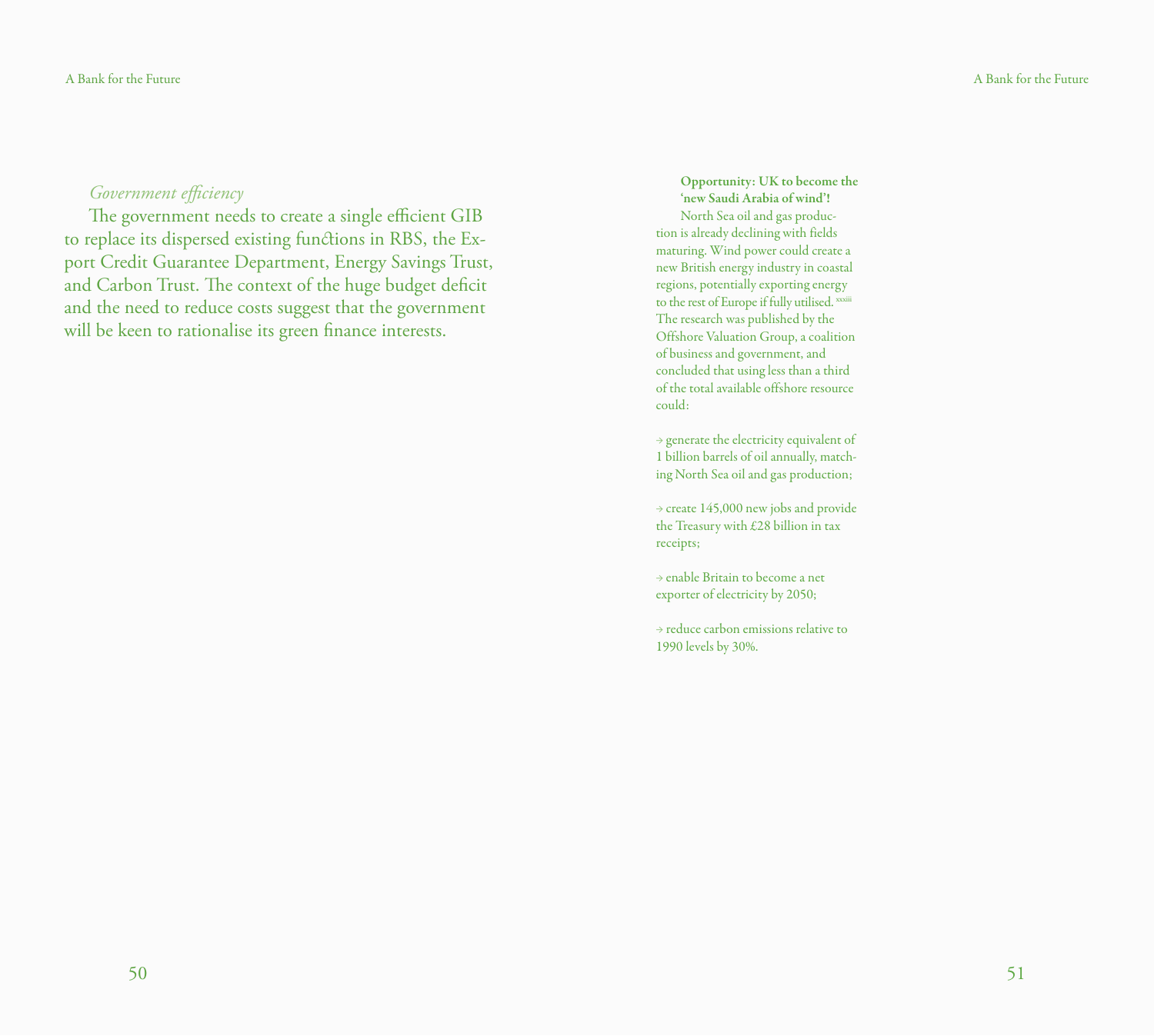# Conclusion

 $\rightarrow$ 

→

**The formation of a Green Investment Bank provides a unique opportunity for the government to kick start a green economy and fill a major gap which has to date restricted the development of renewable, energy efficiency and improved infrastructure the UK needs to meet its climate change targets.**

Catalysing this investment is essential to creating a strong area of growth which will leave the UK in a much better position coming out of the global recession. This will not only create around 50,000 jobs each year domestically, but will generate export opportunities. A GIB can make a huge impact on shifting financial flows by providing guarantees and insurance which do not increase the budget deficit.

The coalition government has promised to be "the greenest government ever." While admirable, these words need to be backed by specific proposals for how projects can be delivered in the UK to convert this commitment into actual changes in the power, transport and energy efficiency infrastructure of the country.

The financial crisis cost the UK economy hundreds of billions of pounds of billions in terms of reduced economic output, lost tax income, and the direct bail-out of the banks. Any repeat crisis is predicted to hit the economy even harder. A strong GIB is a critical element in establishing a more sustainable economy which is less susceptible to creating further fiscal pain.

With the budget deficit hanging over the government, there is a need to act quickly to utilise the government's existing resources – including RBS – to deliver a step change in the UK's energy portfolio. This coalesces with the government's banking reform agenda, which indicates the desire for fundamental reform of giant banks such as RBS that as yet are still not making the contribution to society warranted by the £117 billion taxpayer support received to date.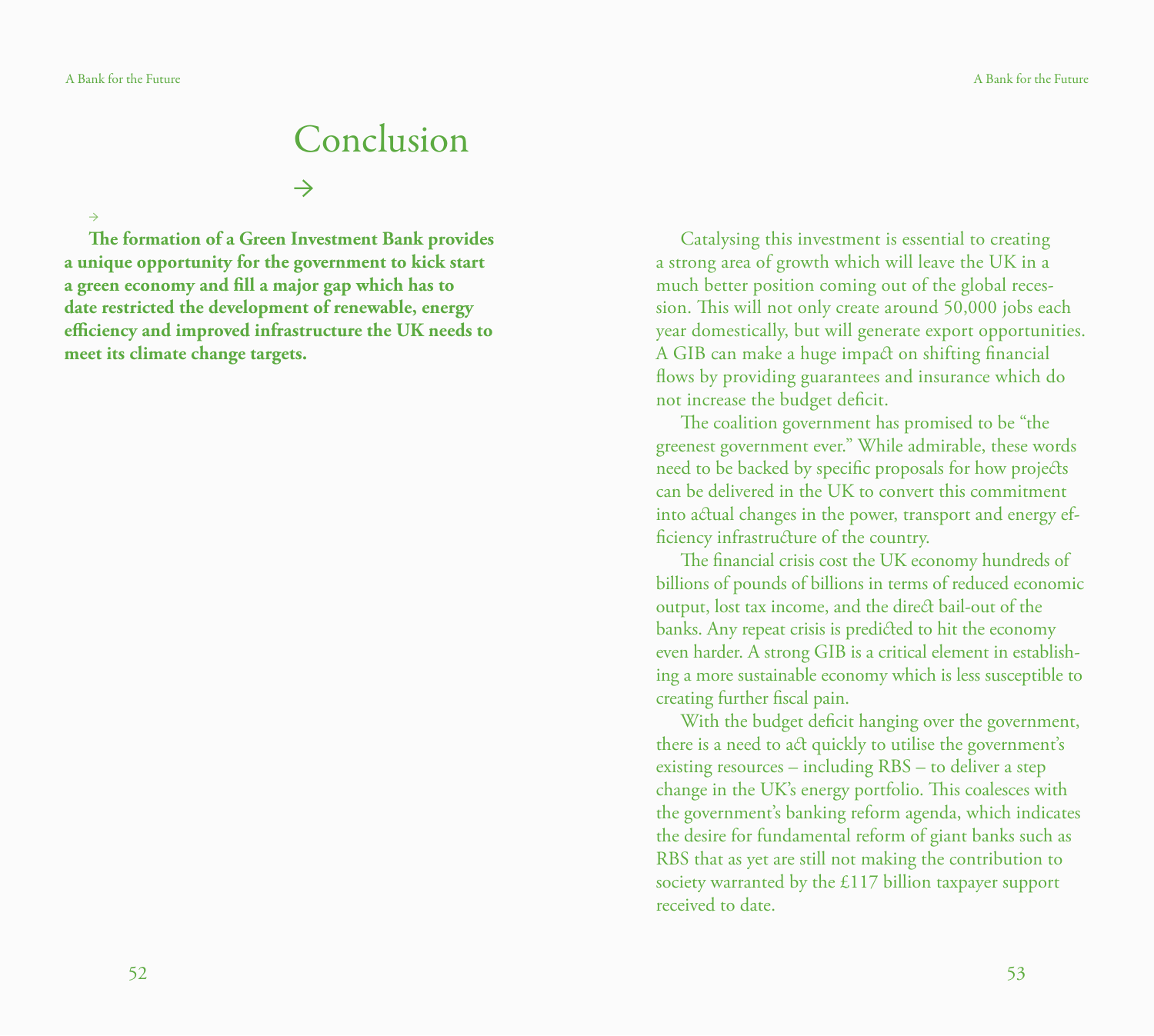i | http://www.ukfi.co.uk/releases/115\_2%20FW%20Update%20 Jan%202010\_10\_AW\_LR.pdf

ii | http://www.businessweek.com/ news/2010-04-27/cable-wants-lloydsrbs-to-stay-under-u-k-control-fordecade.html

iii | http://budgetresponsibility.independent.gov.uk/d/pre\_budget\_forecast\_140610.pdf

iv | http://www.nao.org.uk/idoc. ashx?docId=e19e64bd-0f13-4f9fa412-592cbf6ef00f&version=-1

v | http://www.libdems. org.uk/latest\_news\_detail. aspx?title=Nick\_Clegg\_and\_Vince\_ Cable set out radical banking reforms&pPK=5f5545e6-89d8-4f3ba8f7-2e83638a0e68

vi | http://www.direct.gov.uk/ prod\_consum\_dg/groups/dg\_digitalassets/@dg/@en/documents/digitalasset/dg\_187876.pdf

vii | Information about 'mutuals' available at http://www.mutuo.co.uk/ category/facts-about-mutuals/

viii | http://www.hm-treasury.gov.uk/ sternreview\_index.htm

ix | http://www.guardian.co.uk/environment/2007/nov/29/climatechange. carbonemissionsx http://news.bbc. co.uk/1/hi/8694327.stm

xi | http://www.telegraph.co.uk/earth/ energy/windpower/5988852/Isle-of-Wight-occupation-of-Vestas-windturbine-factory-ends.html

xii | http://www.thecrownestate.co.uk/ newscontent/92-r3-developers.htm

xiii | http://www.nissan.co.uk/GB/en/ inside-nissan/innovation-and-technology/ev\_news.html

xiv | http://www.ofgem.gov.uk/media/ pressrel/Documents1/Ofgem%20-%20 Discovery%20-%20PR8%20(2).pdf

xv | http://www.centrica.co.uk/files/ results/interim09/Interim09\_EY\_securing\_energy\_future\_feb09.pdf

xvi | http://www.policyexchange. org.uk/images/publications/pdfs/ Delivering\_a\_21st\_Century\_Infrastructure\_for\_Britain\_-\_Sep\_\_09.pdf

xvii | http://www.climatechangecapital.com/media/108890/unlocking%20 investment%20to%20deliver%20 britain's%20low%20carbon%20future%20-%20green%20investment%20 bank%20commission%20report%20 -%20final%20-%20june%202010.pdf

xviii | http://www.timesonline. co.uk/tol/news/environment/article3666273.ece

xix | http://www.cabinetoffice.gov.uk/ media/409088/pfg\_coalition.pdf

xx | http://www.vpvp.com/portfolio cleantech

xxi | http://treasury.worldbank.org/ cmd/htm/WorldBankGreenBonds. html

xxii | http://www.hmrc.gov.uk/stats/ corporate\_tax/table11\_11.pdf

xxiii | http://www.regjeringen.no/upload/FIN/Statens%20pensjonsfond/ PF-summary-aug08.pdf

xxiv | http://www.ukinvest.gov.uk/ United-Kingdom/105844/es-ES.html

xxv | http://www.thecrownestate. co.uk/offshore\_wind\_energy

xxvi | http://www.guardian.co.uk/ commentisfree/2010/mar/11/rbs-tarsands-renewable-investment

xxvii | http://www.hm-treasury.gov.uk/ press\_102\_09.htm

xxviii | http://www.telegraph. co.uk/finance/newsbysector/epic/ rbs/7706640/RBS-blames-EU-fornew-wave-of-UK-job-cuts.html

xxix | http://www.nao.org.uk/idoc. ashx?docId=e19e64bd-0f13-4f9fa412-592cbf6ef00f&version=-1

xxx | The structural deficit is forecast to fall in future years, reaching 2.8% by 2014-15; because of planned tax rises and spending cuts which will reduce the deficit, rather than due to any underlying improvement in the UK's economic outlook.

xxxi | http://www.berr.gov.uk/files/ file50253.pdf

xxxii | http://www.bobwigley.co.uk/ wp-content/uploads/2010/02/Green-Investment-Bank-growth-week.pdf

xxxiii | http://www.bwea.com/media/ news/articles/pr20100520.html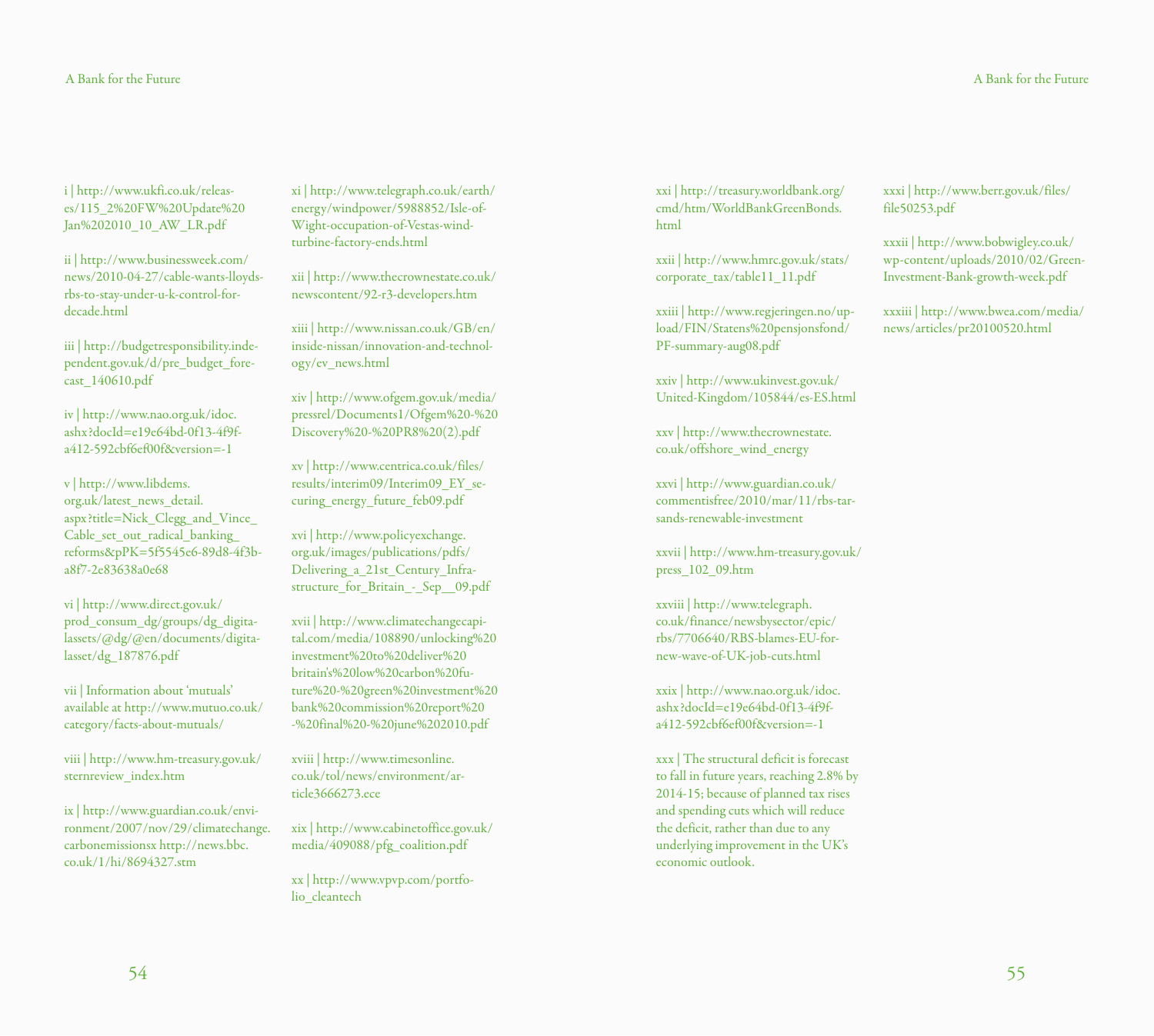Design

Ultimate Holding Company is an ethical art and design co-operative specialising in creative solutions for value led organisations www.uhc.org.uk

This report was commissioned by Platform and WDM. Contact: info@platformlondon.org

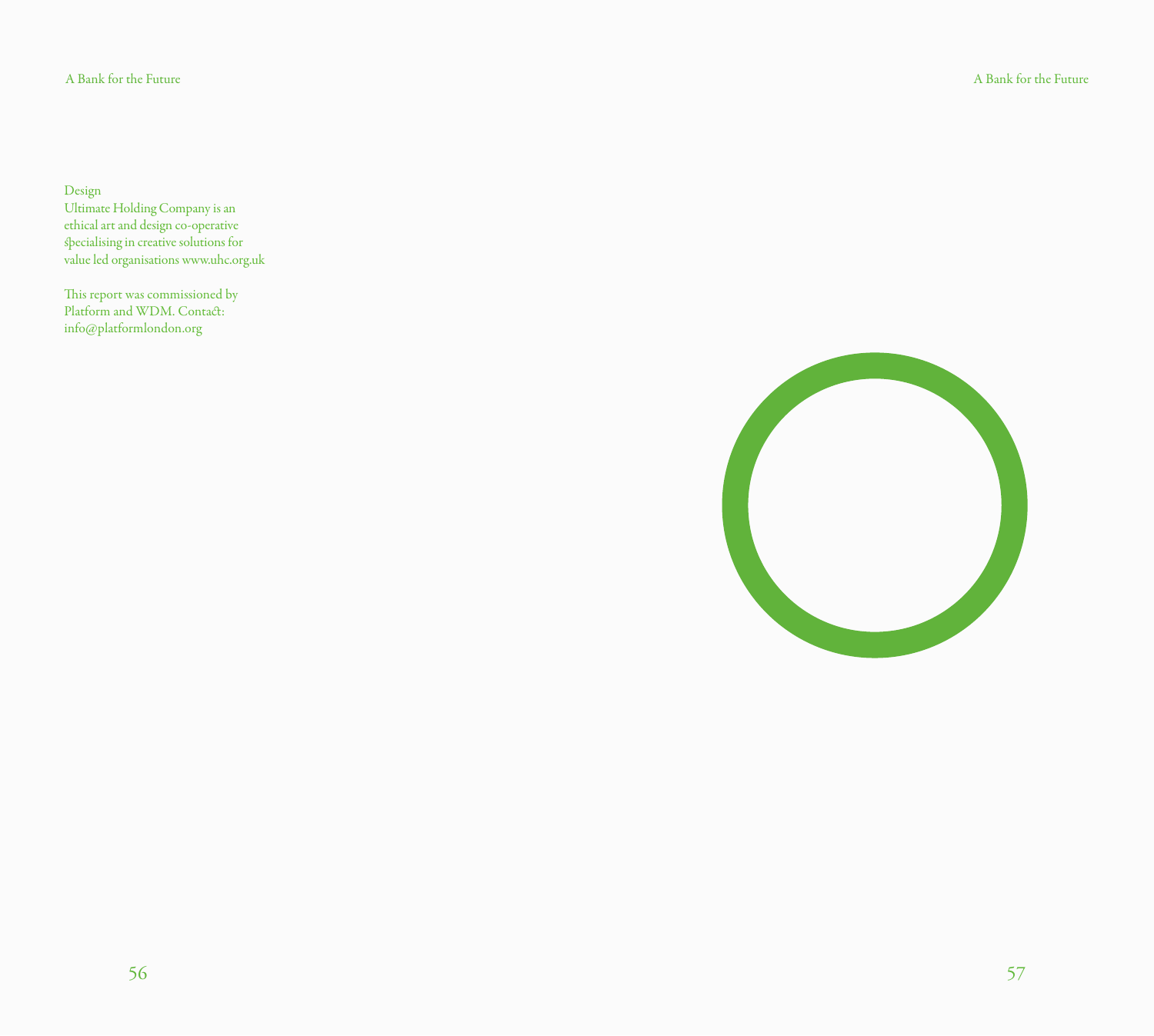A Bank for the Future